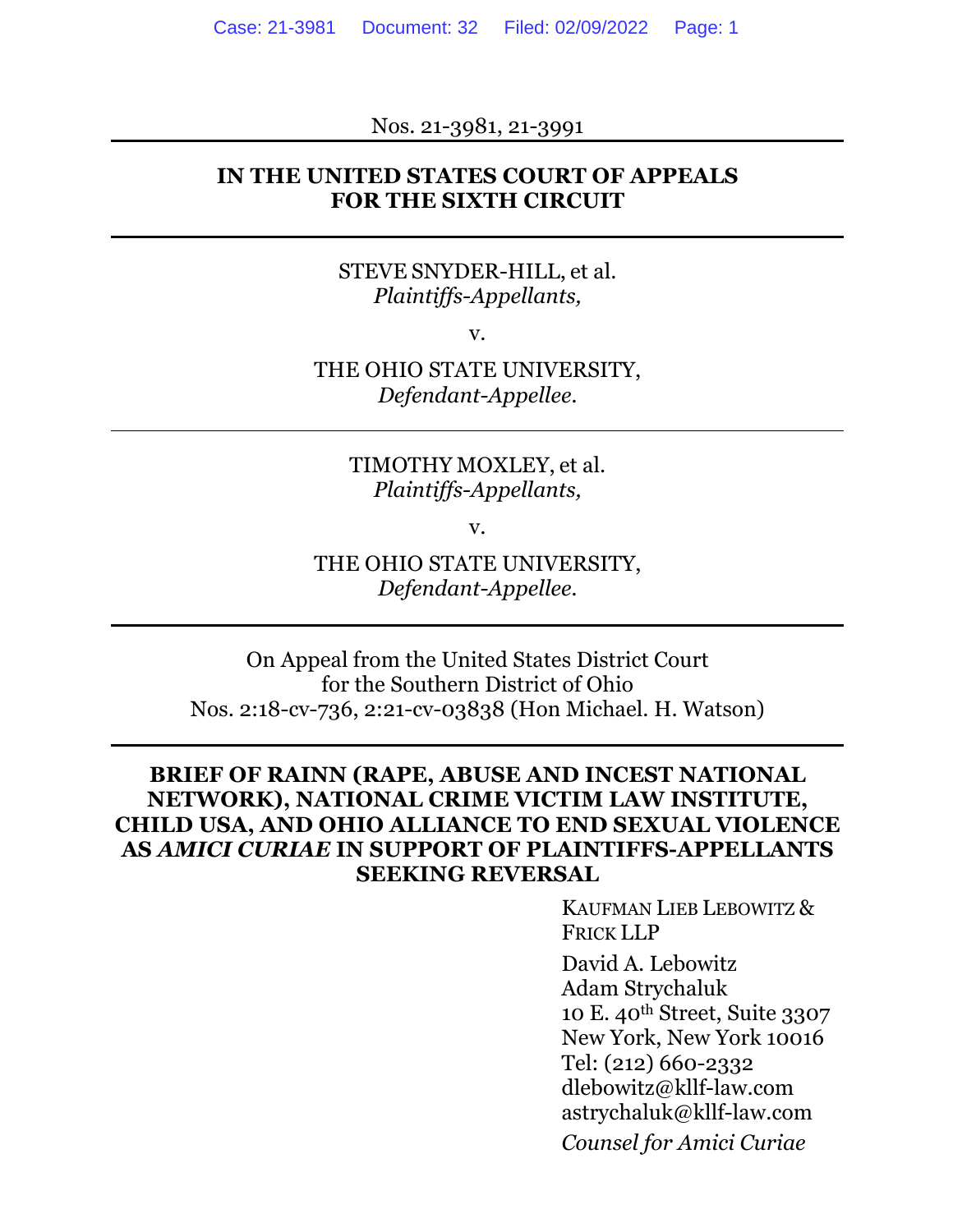## **DISCLOSURE STATEMENT**

 No amicus has a parent corporation, and no publicly held company has a ten percent or greater ownership interest in any amicus.

No party's counsel authored this brief in whole or in part. No party, party's counsel, or other person contributed money that was intended to fund preparation or submission of this brief.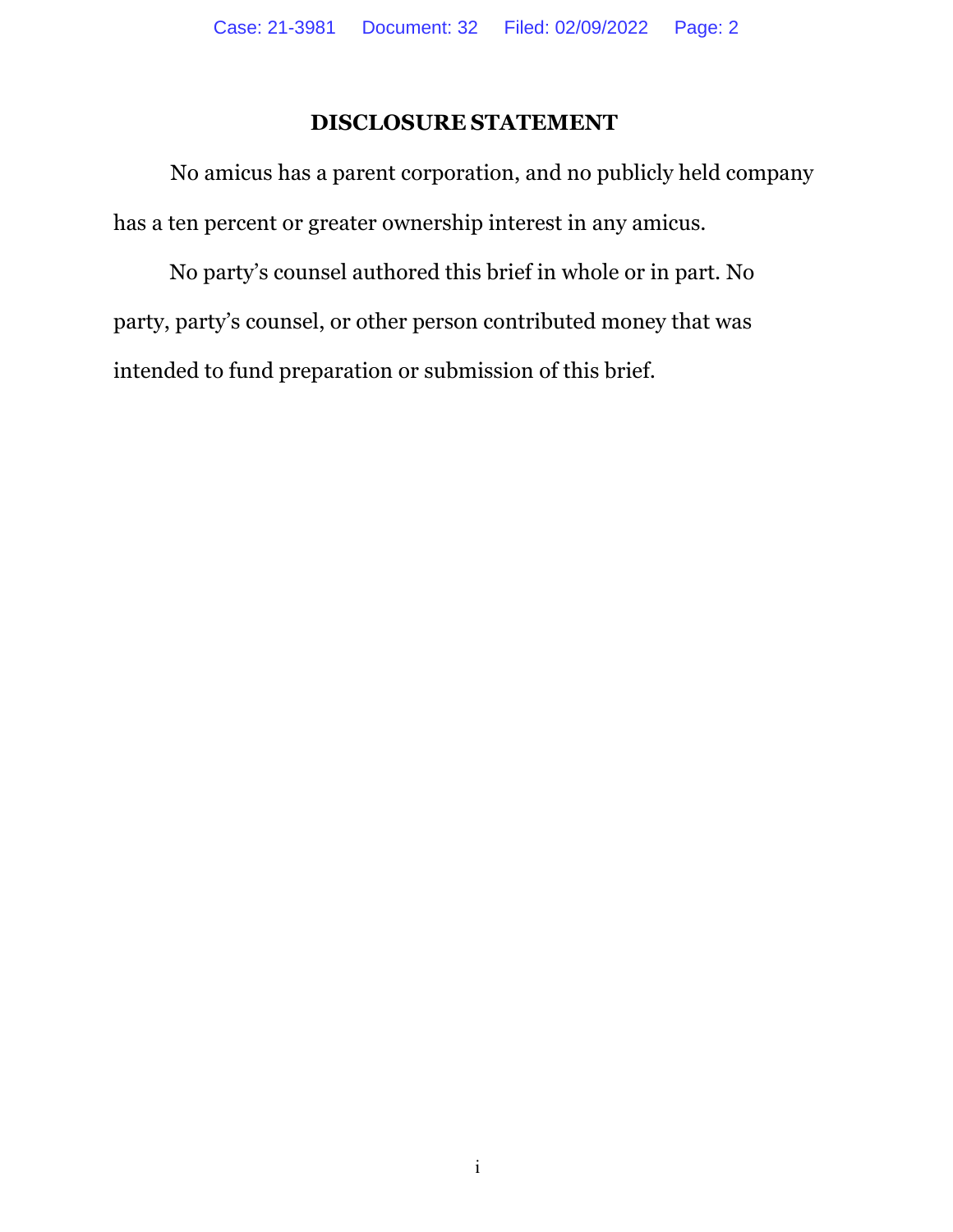# **TABLE OF CONTENTS**

| I. THE DISTRICT COURT'S DECISION PLACES SURVIVORS IN AN                                                                                                                      |
|------------------------------------------------------------------------------------------------------------------------------------------------------------------------------|
| II. THE DISTRICT COURT'S DECISION IGNORES THE CONTEXT OF                                                                                                                     |
| A. Schools' Incentives Are Often Misaligned with Those of                                                                                                                    |
| 1. Schools Have Historically Obstructed Survivors' Timely                                                                                                                    |
| 2. The District Court's Rule Perversely Incentivizes<br><b>Schools to Conceal Information Until Survivors' Claims</b><br>Are Time-Barred, and Rewards Particularly Effective |
| B. The District Court's Rule Fails to Acknowledge that Inquiry<br>Notice Means Nothing to Survivors When Their Schools Can                                                   |
| 1. Student-Survivors Have No Right to the Evidence They                                                                                                                      |
| 2. The District Court's Flawed Conception of a<br>"Reasonable Inquiry" Is an Inappropriate Diligence                                                                         |
| III. THE DISTRICT COURT'S DECISION CONDITIONS<br>SURVIVORS' RIGHTS ON THE GOOD FAITH OF SCHOOLS THAT<br>HAVE FREQUENTLY FAILED TO PLACE STUDENTS' INTERESTS                  |
|                                                                                                                                                                              |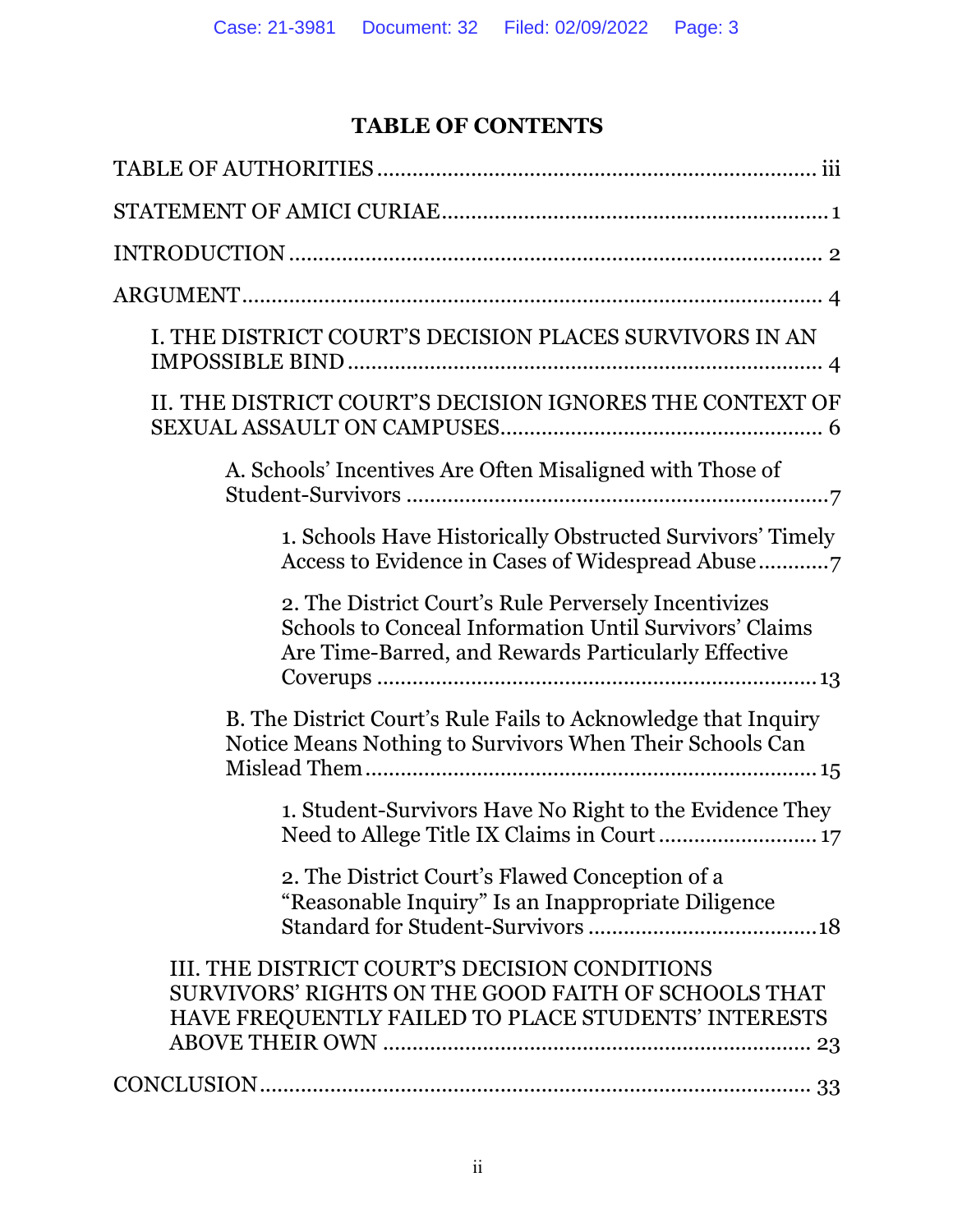# **TABLE OF AUTHORITIES**

# **Cases**

| Bernard v. E. Stroudsburg Univ., 700 F. App'x 159 (3d Cir. 2017)  6                                                                               |
|---------------------------------------------------------------------------------------------------------------------------------------------------|
| Davis v. Monroe County Bd. of Educ., 526 U.S. 629 (1999) 4                                                                                        |
| Doe v. Archdiocese of Cincinnati, 849 N. E. 2d 268 (Ohio 2006) 14                                                                                 |
| Gebser v. Lago Vista Indep. Sch. Dist., 524 U.S. 274 (1998) 4, 13                                                                                 |
| Lutz v. Chesapeake Appalachia, LLC, 807 F. App'x 528 (6th Cir. 2020)  14                                                                          |
| Med. Mut. of Ohio v. K. Amalia Enters., 548 F.3d 383 (6th Cir. 2008) 23                                                                           |
| New England Health Care Emps. Pension Fund v. Ernst & Young, LLP,                                                                                 |
|                                                                                                                                                   |
| <b>Statutes</b>                                                                                                                                   |
|                                                                                                                                                   |
|                                                                                                                                                   |
| <b>Regulations</b>                                                                                                                                |
|                                                                                                                                                   |
| U.S. Dep't of Educ., Nondiscrimination on the Basis of Sex in Education<br>Programs or Activities Receiving Federal Financial Assistance, 85 Fed. |
| <b>Other Authorities</b>                                                                                                                          |
| A. H. Conley et al., <i>Prevalence and Predictors of Sexual Assault Among a</i><br>College Sample, 65 J. AMERICAN COLLEGE HEALTH 41 (2017) 19     |
| Baylor University Board of Regents, Findings of Fact (May 26, 2016)11, 27                                                                         |
| Campus Sexual Violence: Statistics, Rape, Abuse & Incest Nat'l Network,<br>https://www.rainn.org/statistics/campus-sexual-violence 21, 31         |
| Carol E. Tracy et al., Rape and Sexual Assault in the Legal System, 19                                                                            |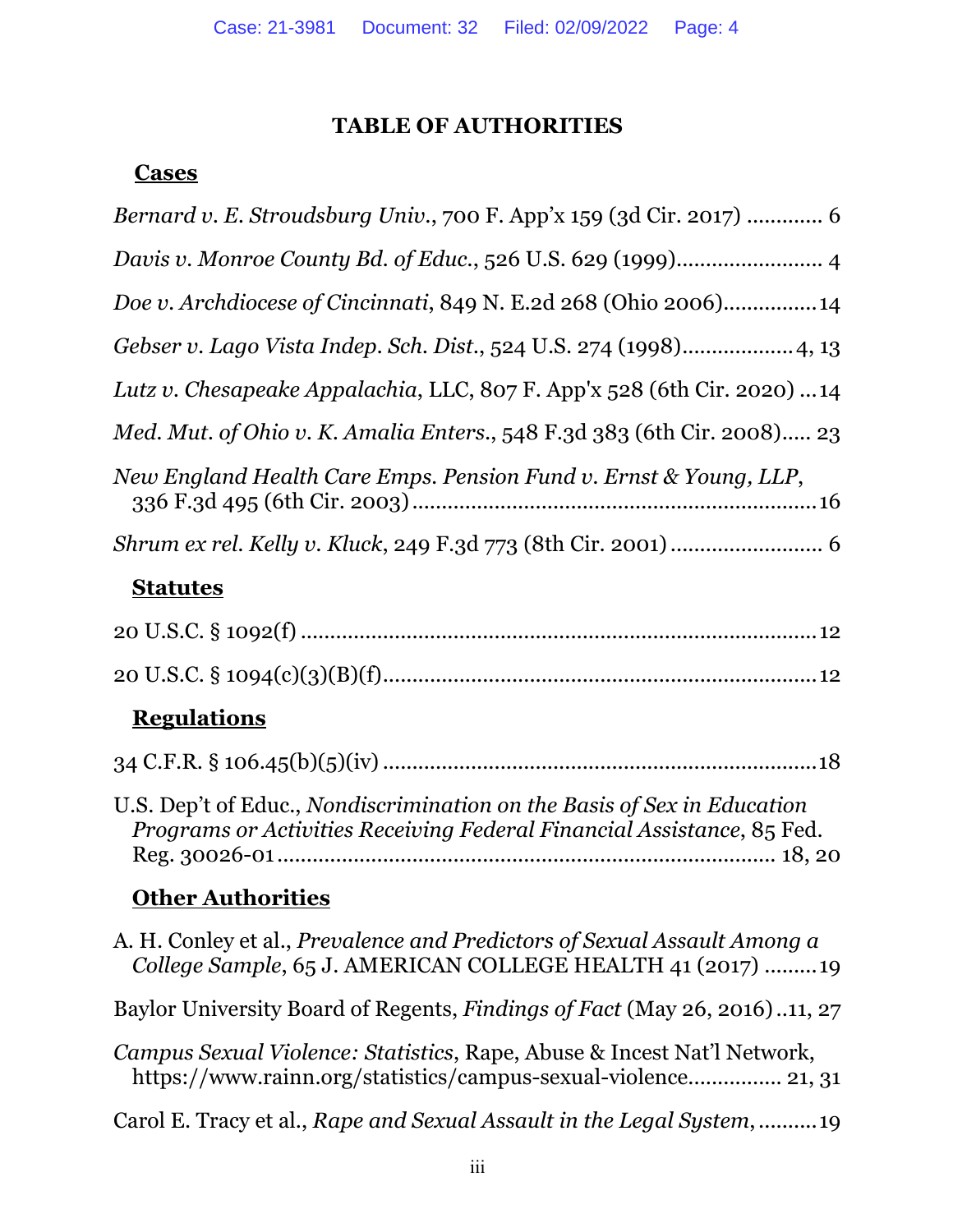| Eliza Gray, Why Victims of Rape in College Don't Report to the Police,                                                                                                                                                  |
|-------------------------------------------------------------------------------------------------------------------------------------------------------------------------------------------------------------------------|
| Freeh Sporkin & Sullivan, LLP, Report of the Special Investigative Counsel<br>Regarding the Actions of The Pennsylvania State University Related to<br>The Child Sexual Abuse Committed by Gerald A. Sandusky (July 12, |
| Husch Blackwell, Louisiana State University Title IX Review (March 3,                                                                                                                                                   |
| Jennifer Medina, 'Just the Grossest Thing': Women Recall Interactions                                                                                                                                                   |
| Katie Strang, Former players say Chicago area hockey coach sexually                                                                                                                                                     |
| Letter from Civil Rights Div., U.S. Dep't of Justice, and Office for Civil<br>Rights, U.S. Dep't of Educ., to Royce Engstrom, President, Univ. of Mont.<br>28                                                           |
| Letter from Fed. Student Aid, U.S. Dep't of Educ., to John Engler,                                                                                                                                                      |
| Letter from Office for Civil Rights, U.S. Dep't of Educ. to David A.<br>Campbell, General Counsel, Wittenberg Univ. (Mar. 24, 2017)  passim                                                                             |
| Letter from Office for Civil Rights, U.S. Dep't of Educ. to Elizabeth L.<br>Peters, General Counsel, Northwood Univ. (July 20, 2014) 25, 27, 28, 29                                                                     |
| Letter from Office for Civil Rights, U.S. Dep't of Educ. to Mary Ann Poirier,                                                                                                                                           |
| Letter from Office for Civil Rights, U.S. Dep't of Educ., to Anthony P.                                                                                                                                                 |
| Letter from Office for Civil Rights, U.S. Dep't of Educ., to Burton J. Webb,                                                                                                                                            |
| Letter from Office for Civil Rights, U.S. Dep't of Educ., to Dave L.<br>Armstrong, Vice President & Legal Counsel, Notre Dame Coll. (Sept. 24,                                                                          |
| Letter from Office for Civil Rights, U.S. Dep't of Educ., to Gloria A. Hague,                                                                                                                                           |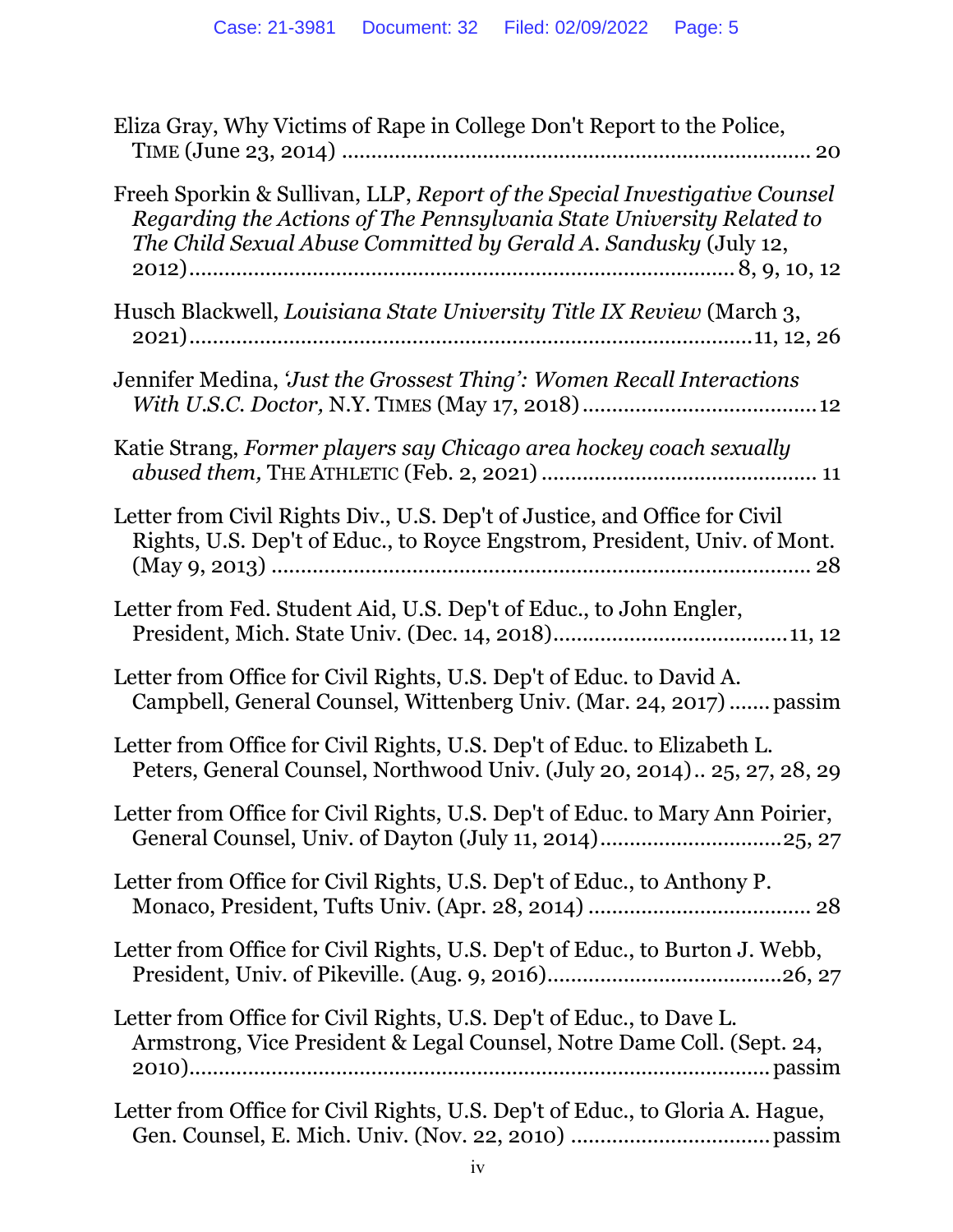| Letter from Office for Civil Rights, U.S. Dep't of Educ., to Kristine Zayko,                                                                     |
|--------------------------------------------------------------------------------------------------------------------------------------------------|
| Letter from Office for Civil Rights, U.S. Dep't of Educ., to Michael V. Drake,                                                                   |
| Letter from Office for Civil Rights, U.S. Dep't of Educ., to Paul W.<br>Coughenour, General Counsel, Macomb Cmty. Coll. (Dec. 24, 2015) 28       |
| Letter from Office for Civil Rights, U.S. Dep't of Educ., to Thomas J.<br>Laginess, General Counsel, Mid Mich. Cmty. Coll. (July 24, 2013)26, 27 |
| Lori Haskell et al., The Impact of Trauma on Adult Sexual Assault Victims,                                                                       |
| Mary Anne Case, Institutional Responses to #MeToo Claims: #VaticanToo,<br>#KavanaughToo, and the Stumbling Block of Scandal, 2019 U. CHI.        |
| Michael Planty et al., Female Victims of Sexual Violence, 1994-2010, NCJ<br>240655, The Bureau of Justice Statistics of the U.S. Department of   |
| Ohio State University, Student Conduct: What We Do (2021),                                                                                       |
| The Criminal Justice System: Statistics, Rape, Abuse & Incest Nat'l<br>Network, https://www.rainn.org/statistics/criminal-justice-system 19      |
| U.S. Dep't of Educ., to Matthew J. Wilson, President, Univ. of Akron (Mar.                                                                       |
| Victims of Sexual Violence: Statistics, Rape, Abuse & Incest Nat'l Network,<br>https://www.rainn.org/statistics/victims-sexual-violence  19, 22  |
| WilmerHale, Report of Independent Investigation: Allegations of Sexual<br>Misconduct Against Robert E. Anderson (May 11, 2021) 10, 21            |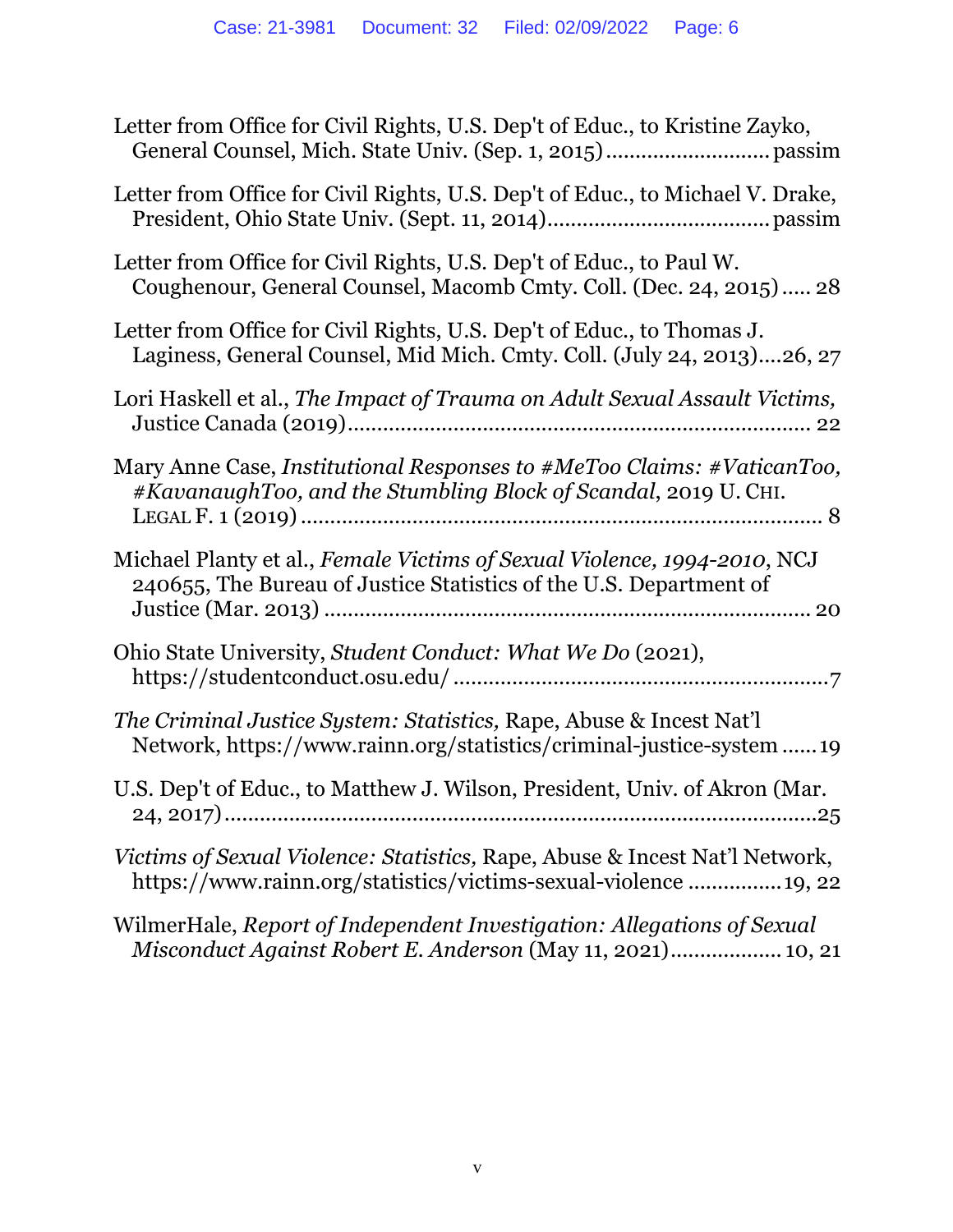#### **STATEMENT OF AMICI CURIAE**

Rape, Abuse and Incest National Network (RAINN), National Crime Victims Law Institute (NCVLI), CHILD USA, and Ohio Alliance to End Sexual Violence (OAESV) respectfully submit this amicus brief in support of Plaintiffs-Appellants. The *amici curiae* are sexual violence and victim advocacy organizations with collective decades of experience studying sexual violence and working with survivors. They have a strong interest in the outcome of these cases and believe their expertise in this field may be of assistance to the Court. The complete statements of *amici curiae* are provided in Appendix A.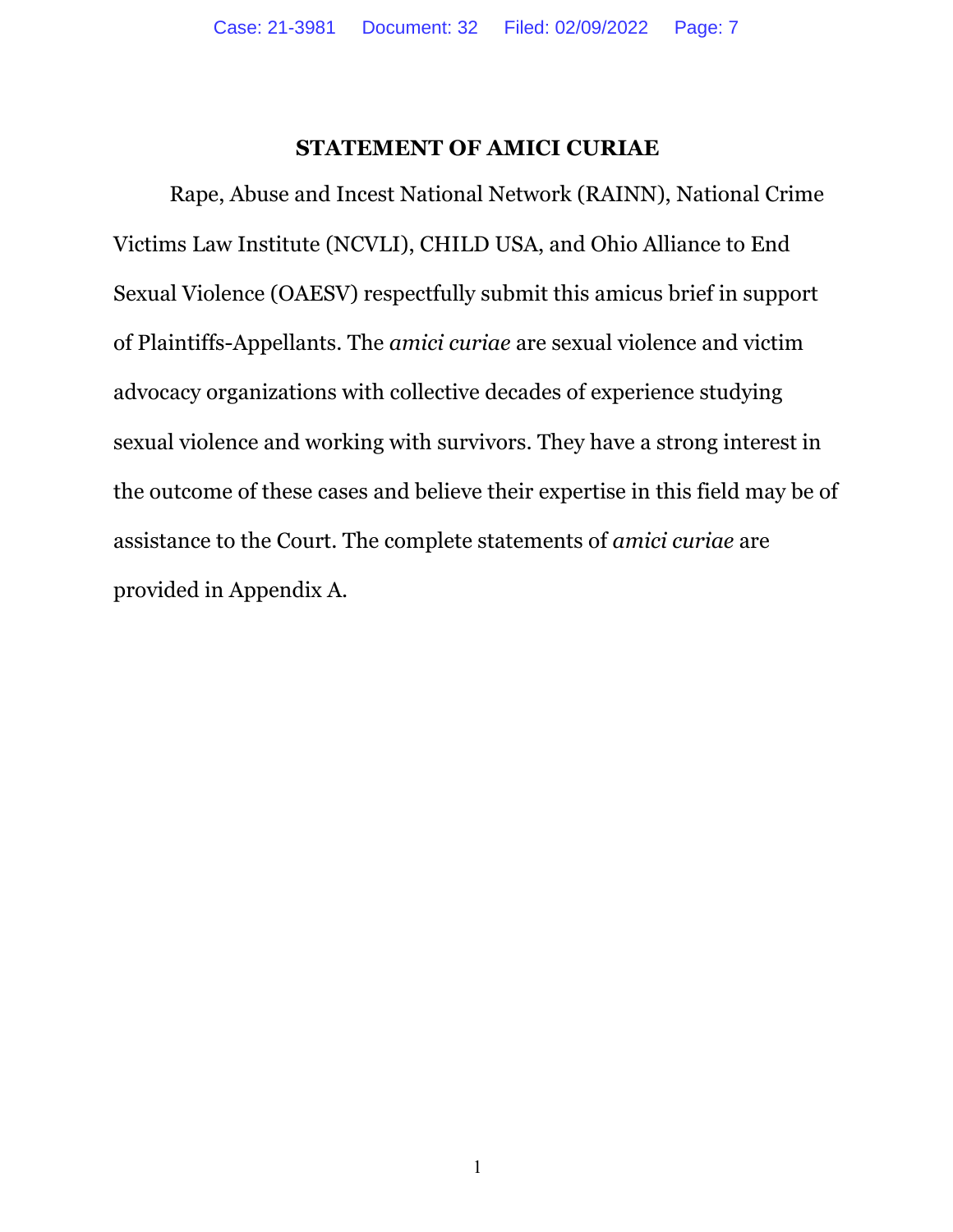#### **INTRODUCTION**

No one disputes that the plaintiffs who sued Ohio State University (OSU) in the district court suffered "unspeakable abuse" at the hands of Richard Strauss, a doctor employed by OSU who sexually abused hundreds of students over the course of decades. *Garrett v. OSU,* No. 2:18 Civ. 692 (S.D. Ohio), Opinion and Order, R.197 at 1494.1 Yet even as it agreed that their claims "cry out for a remedy," the district court dismissed those claims as barred by the statute of limitations. *Id.* at 1495.

The concededly unjust outcome the district court reached—spurning the very remedy it acknowledged is urgently required—resulted from its cramped and facile understanding of how sex discrimination claims involving sexual assault arise in educational settings. The erroneous accrual rule embraced below gives survivors of sexual abuse a Hobson's choice: instead of bringing a lawsuit that will be dismissed as time-barred, bring one that will be dismissed for failing to state a claim. Either file a complaint with no way of showing that your school was deliberately indifferent to your rights, or else beg your school to share information that would inculpate

<sup>1</sup> The district court granted OSU's motions to dismiss in these actions for the reasons set forth in its opinion in *Garrett*. *Snyder-Hill v. OSU*, No. 2:18 Civ. 736 (S.D. Ohio), Opinion and Order, R.158 at 2775; *Moxley v. OSU*, No. 2:21 Civ. 3838, (S.D. Ohio), Opinion and Order, R.26 at 511-12.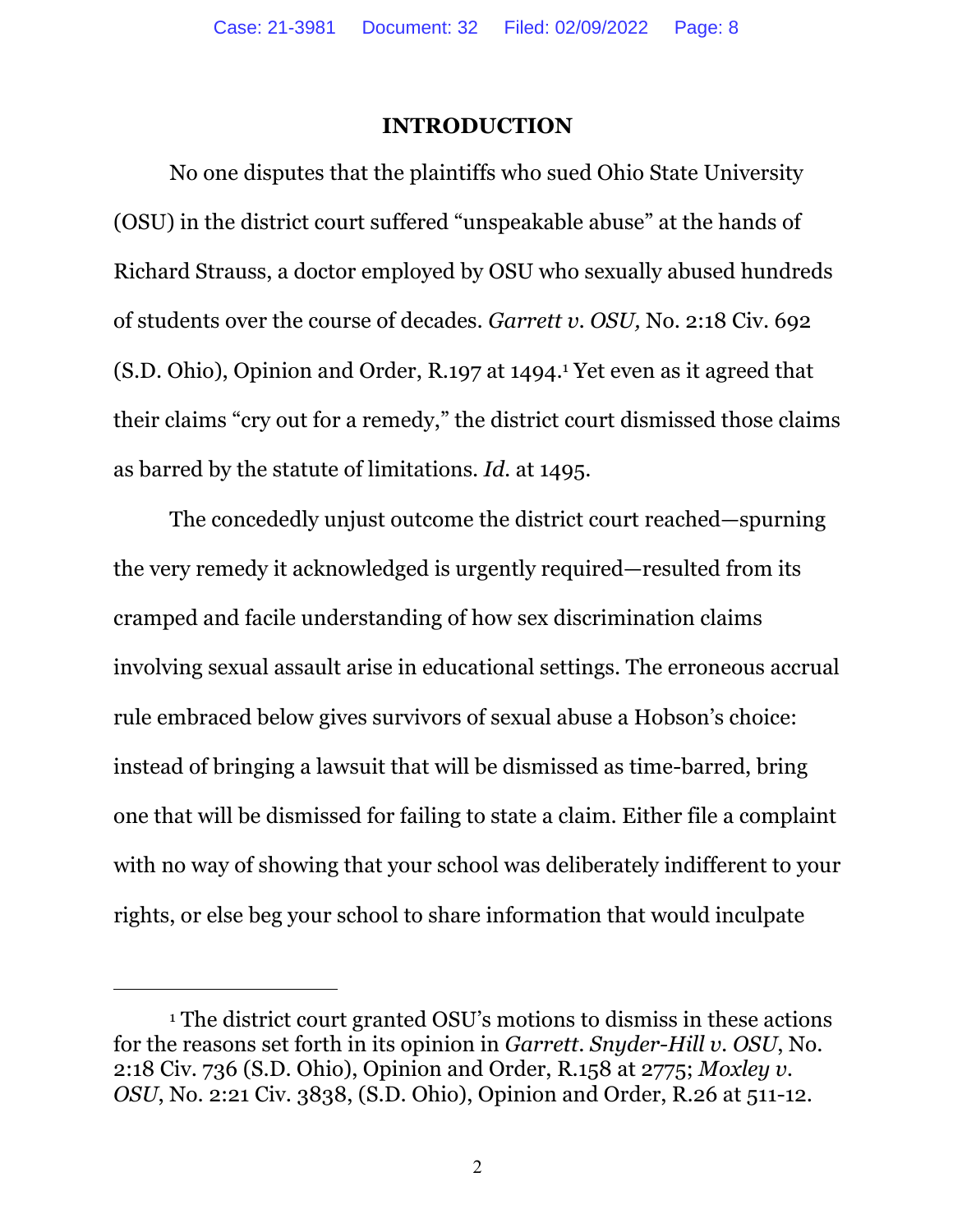it—information to which you have no right, and which your school has every incentive to conceal until your claims are time-barred.

Too little or too late.

At the heart of this case is the right of survivors of sexual violence to access the justice system and to have their day in court. By placing survivors in an impossible vise, the district court's decision abdicates responsibility for the enforcement of Title IX. It conditions the vindication of survivors' rights on the good faith and transparency of schools that have repeatedly shown unwillingness to treat complaints of sexual violence with the seriousness they demand. The district court's accrual rule creates perverse incentives, encouraging universities to cover up abuse and to side with their worst perpetrators over the students in their care. And it fundamentally misunderstands the experiences of survivors, overlooking that the fiction of "inquiry notice" means nothing to survivors when their schools may mislead them.

An affirmance here would ensure that the worst enablers of campus sexual violence will remain those least likely to be held accountable. It would force courts to reward the schools for their effectiveness at sheltering predators and covering up their own wrongdoing. And it would all but

3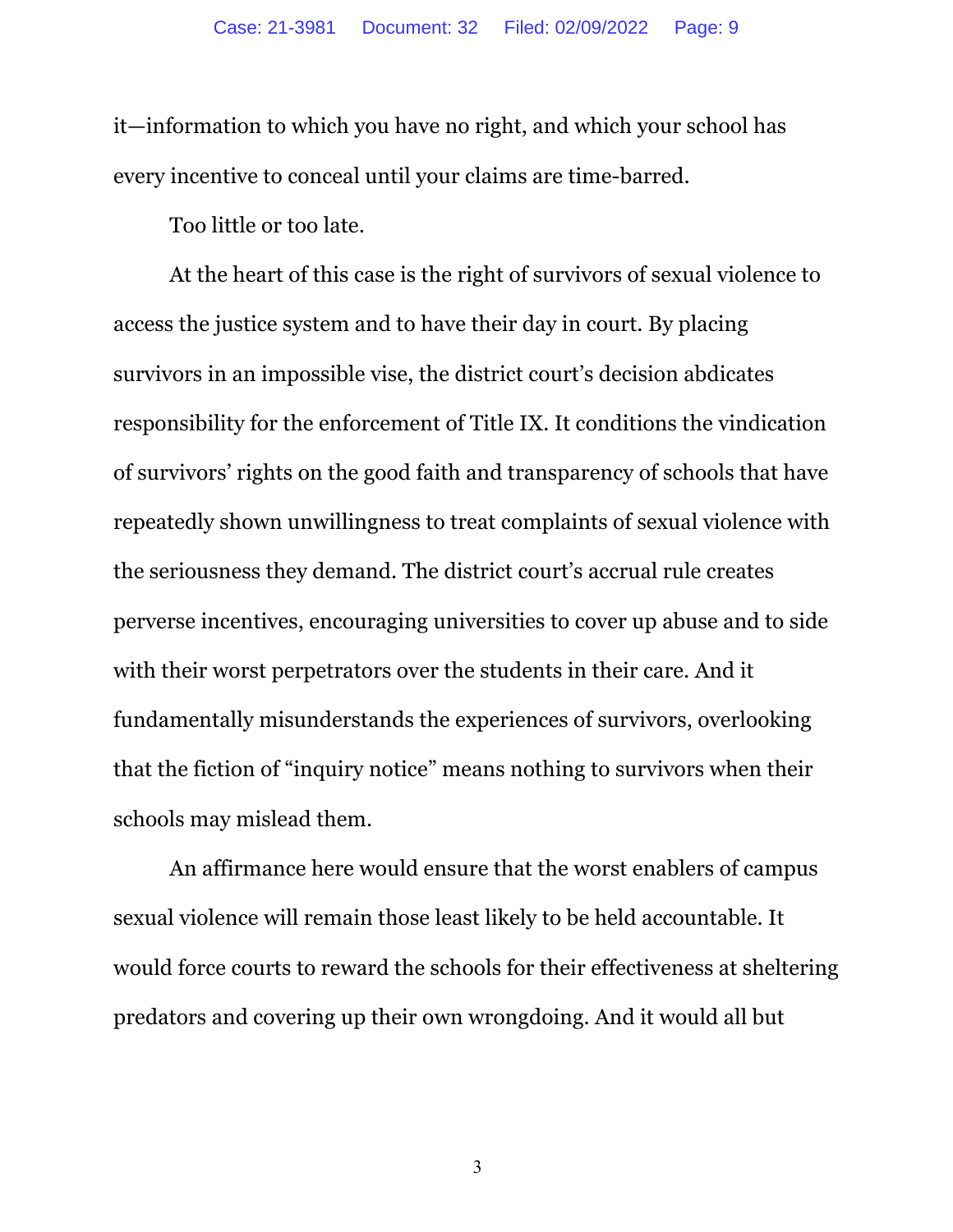guarantee that school administrators continue to fail the very survivors they have already failed the most.

The decision below cries out for reversal.

#### **ARGUMENT**

## **I. THE DISTRICT COURT'S DECISION PLACES SURVIVORS IN AN IMPOSSIBLE BIND**

Had plaintiffs attempted to sue OSU under Title IX based on the facts they knew at the time Dr. Strauss assaulted them, their cases would have been dismissed for failure to state a claim. Time and again, the Supreme Court has reiterated that there is no *respondeat superior* liability under Title IX. *See Gebser v. Lago Vista Indep. Sch. Dist.*, 524 U.S. 274, 285 (1998); *Davis v. Monroe County Bd. of Educ.*, 526 U.S. 629, 641 (1999). The Court has repeatedly distinguished actionable sex discrimination deliberate indifference by school officials to known sexual harassment from the unactionable, independent misconduct of employees, emphasizing that "a recipient of federal funds may be liable in damages under Title IX *only for its own misconduct*." *Davis,* 526 U.S. at 641 (emphasis added).

Accordingly, plaintiffs could not have sued OSU until they learned of the *university's* wrongdoing: that OSU had known for years that Dr. Strauss was a threat, that he preyed on male student athletes, and that he regularly molested students during medically unnecessary examinations. That

4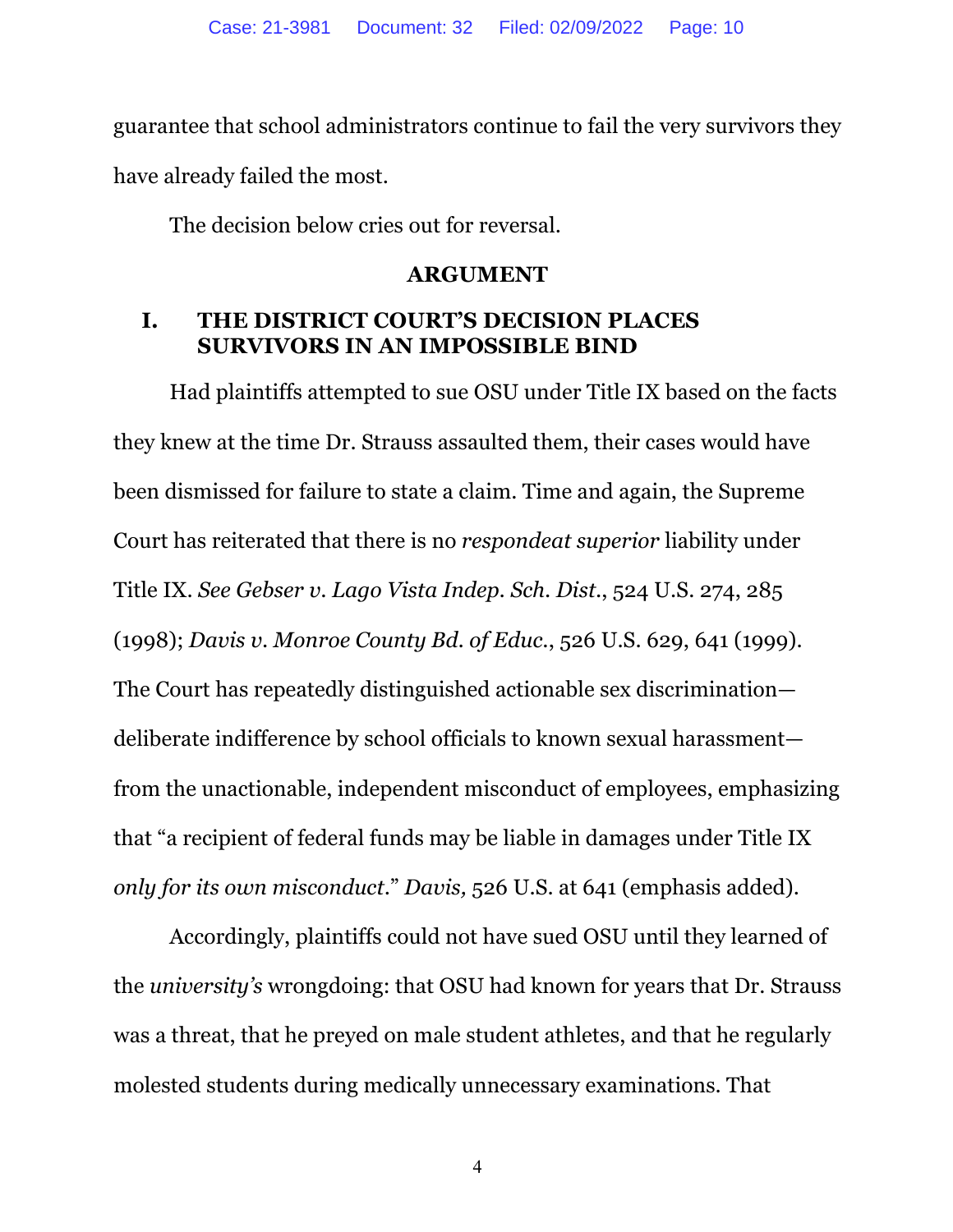moment was no earlier than April 2018, when the school publicly announced it would open an investigation into Dr. Strauss's sexual misconduct. Before then, none of the plaintiffs knew (or had reason to know) that the assaults they had suffered were caused by OSU's failure to take reasonable steps to protect its students from a known predator. They possessed none of the evidence required to demonstrate that OSU—as distinct from Dr. Strauss—had inflicted a distinct injury upon them by violating their right to an educational environment free from sex discrimination.

Yet the district court held that survivors of Dr. Strauss's abuse forfeited their civil claims by waiting to bring suit until they possessed a factual basis to assign blame to OSU. *See* Opinion and Order (*Garrett*), R.197 at 1503-05 (applying occurrence rule); *id.* at 1505-09 (applying discovery rule in the alternative). The district court disposed of the plaintiffs' claim accrual arguments with an unsupported conclusory finding that the bare fact of Dr. Strauss's employment relationship with OSU sufficed to place plaintiffs on notice of OSU's role in perpetuating the abuse and start the limitations clock running.2 This rationale upends the Supreme

<sup>2</sup> To the extent the district court's notice analysis relied on stray references to rumors and jokes about Strauss's conduct that are not particularized to any plaintiff, *see* Opinion and Order (*Garrett*), R.197 at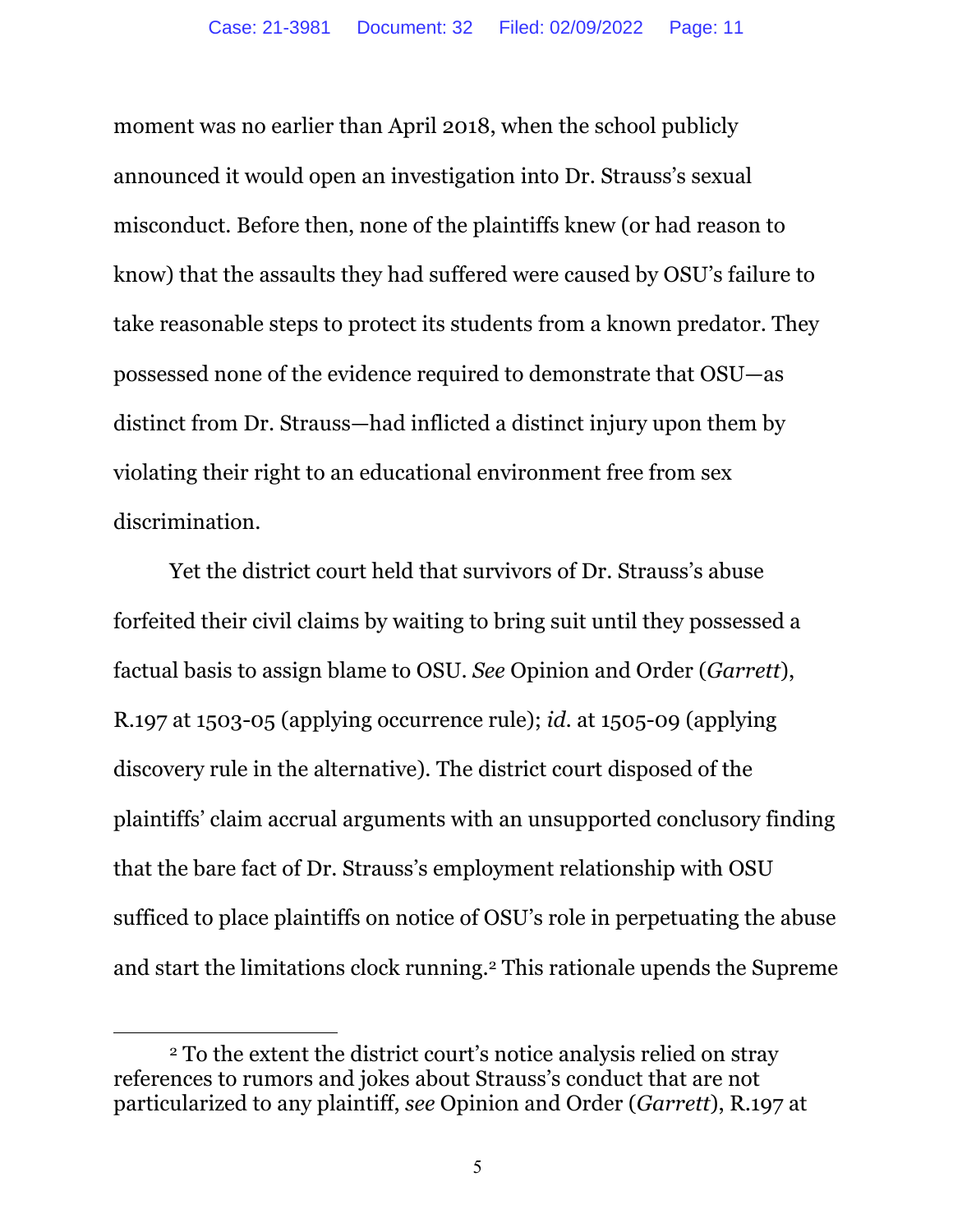Court's repeated admonitions that Title IX does not confer vicarious liability.

The district court's rule places survivors between a rock and a hard place, dictating that knowledge of facts that fail to plausibly state a Title IX claim can nonetheless trigger accrual of that very claim and start the running of the limitations period. Given the realities of campus sexual assault, such a rule would gut the protections of Title IX.

# **II. THE DISTRICT COURT'S DECISION IGNORES THE CONTEXT OF SEXUAL ASSAULT ON CAMPUSES**

The district court's decision overlooks two crucial realities.

First, it ignores the fundamental misalignment between a school's incentives and those of its student-survivors in cases of sexual abuse. The bigger the underlying problem and the school's prior failures to address it, the greater its incentive to hide the information a survivor requires to state an actionable Title IX claim. As a result, the decision below perversely incentivizes schools to conceal their worst wrongdoing and forces courts to reward them when they do.

<sup>1511-12</sup> nn. 7-8, some courts have held that even facts similar to those the district court baselessly imputed to every single plaintiff are insufficient to plead a Title IX claim. *See, e.g.*, *Bernard v. E. Stroudsburg Univ.*, 700 F. App'x 159, 165 (3d Cir. 2017); *Shrum ex rel. Kelly v. Kluck*, 249 F.3d 773, 780 (8th Cir. 2001).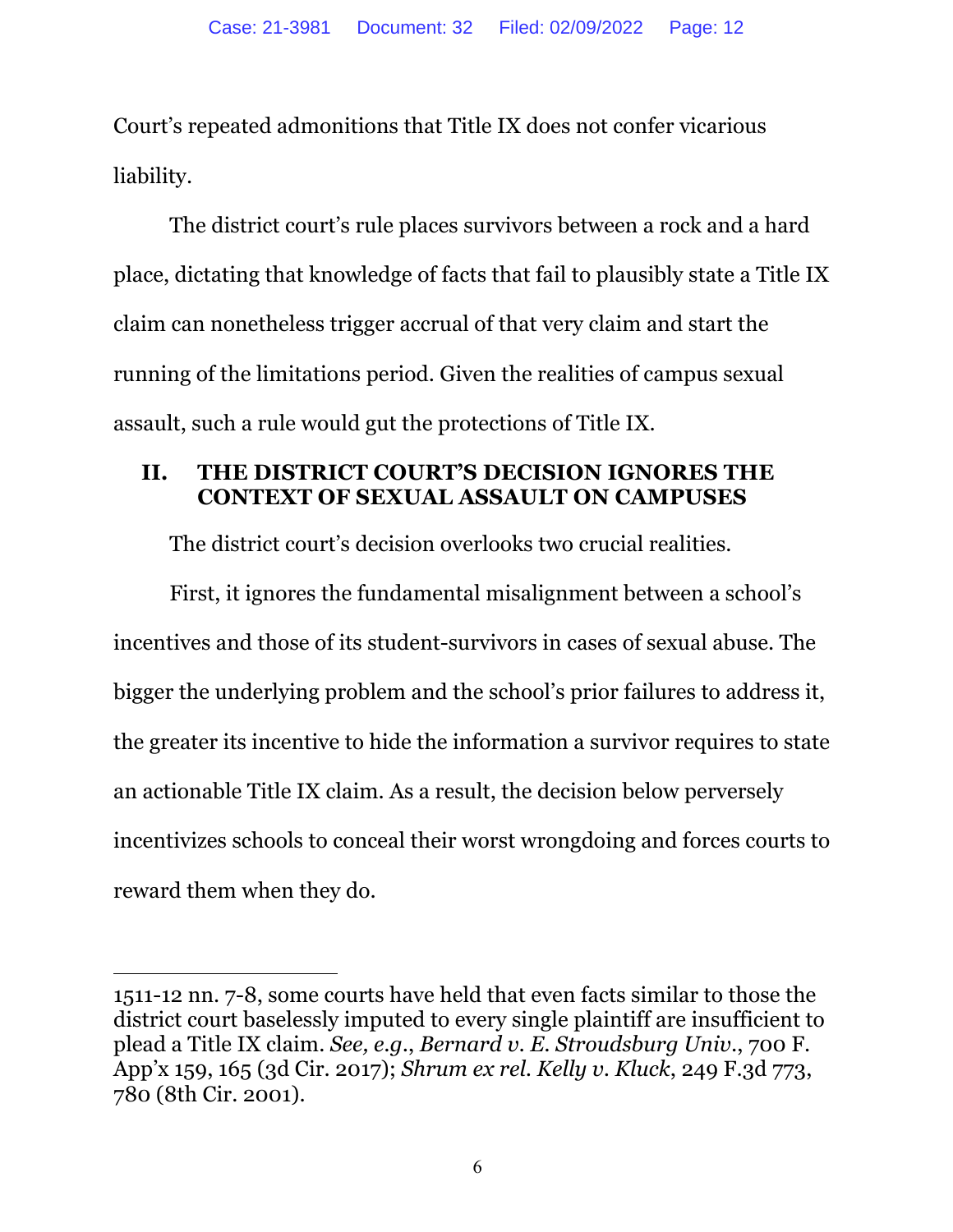Second, in stressing what survivors *should* do, the district court failed to grasp what they *can* do. Many survivors do not realize they have been sexually abused. For those who do, it is difficult, if not impossible, for survivors navigating the aftermath of trauma to pursue information about school officials' prior knowledge of their abuser's predatory propensities. Meanwhile, the few survivors capable of pursuing this information have no right to obtain the evidence that their schools are most strongly incentivized to conceal. The district court's decision ignores that survivors are structurally impeded from discovering their schools' causal role in their abuse, no matter how diligent they may be.

# **A. Schools' Incentives Are Often Misaligned with Those of Student-Survivors**

# **1. Schools Have Historically Obstructed Survivors' Timely Access to Evidence in Cases of Widespread Abuse**

Like universities across the nation, OSU promises to protect its students to the best of its ability and to foster a safe and secure educational environment.3 This case illustrates the tragedy that can result when such promises are broken.

<sup>3</sup> Ohio State University, *Student Conduct: What We Do* (2021), https://studentconduct.osu.edu/ (last visited Jan. 5, 2021).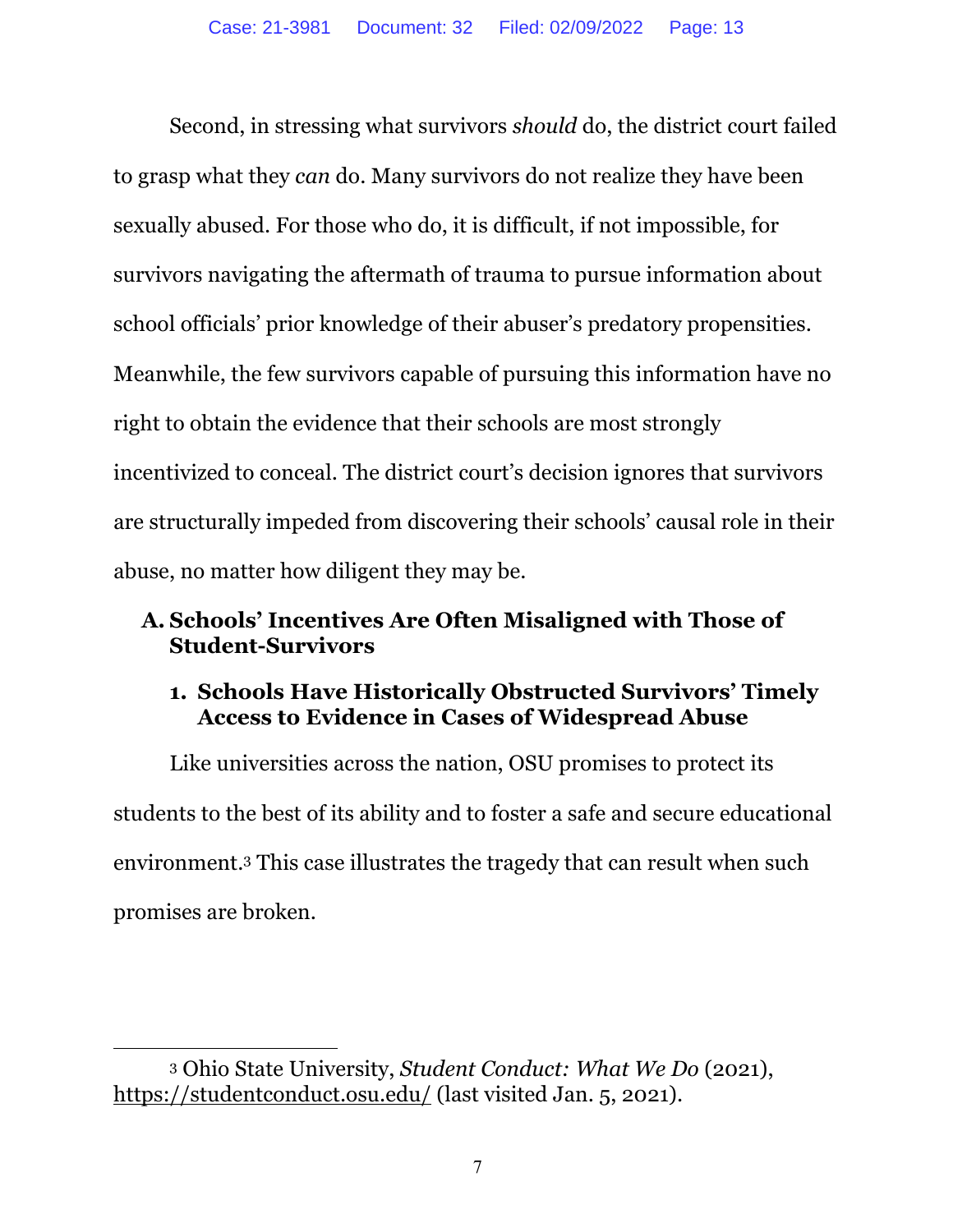Title IX is an expression of Congress's acknowledgment that selfregulation is not always enough to ensure that schools invariably act in their students' best interests. Sadly, universities are perhaps nowhere more likely to fail their students than in the context of sexual assault and abuse. Fears of reputational damage, the cost and administrative burden of complying with Title IX's mandates, and concerns about potential civil and criminal liability all conspire to undermine schools' prosocial interests and incentivize concealment. Universities are not alone in succumbing to these pressures; as the Pennsylvania grand jury report on child sexual abuse in the Catholic Church succinctly observed: "The main thing was not to help children, but to avoid 'scandal.'"4 Recent cases involving far-reaching coverups on campuses nationwide demonstrate how pernicious these incentives can prove in the educational context.

In June 2012, Jerry Sandusky, an assistant coach for the Penn State University football team, was convicted of 45 counts of child sexual abuse related to the molestation of ten young boys over a fifteen-year period.5

<sup>4</sup> *See* Mary Anne Case, *Institutional Responses to #MeToo Claims: #VaticanToo, #KavanaughToo, and the Stumbling Block of Scandal*, 2019 U. CHI. LEGAL F. 1, 12 (2019).

<sup>5</sup> Freeh Sporkin & Sullivan, LLP, *Report of the Special Investigative Counsel Regarding the Actions of The Pennsylvania State University Related to The Child Sexual Abuse Committed by Gerald A. Sandusky*, 13 (July 12, 2012) (hereinafter "Freeh Report"), https://web.archive.org/web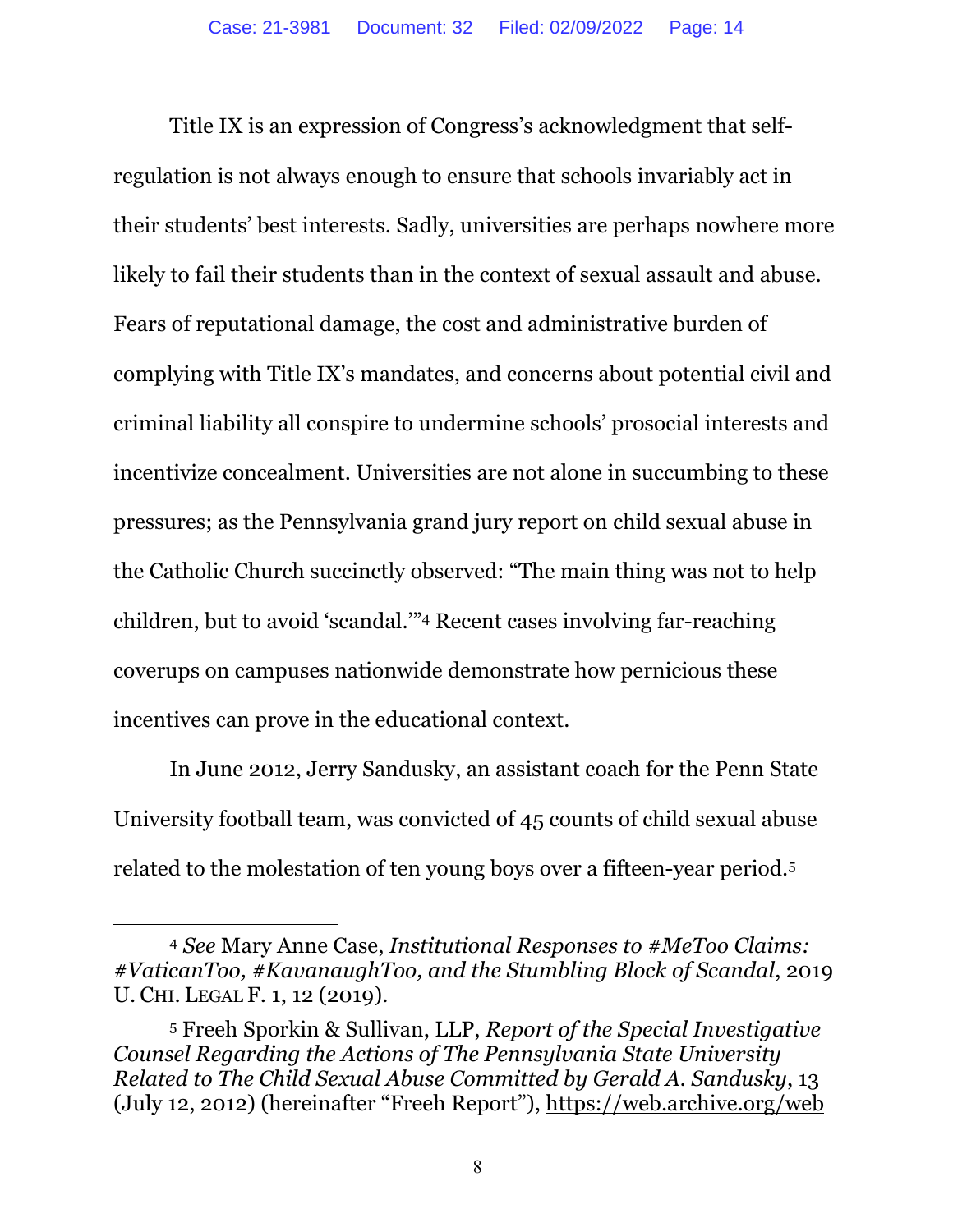Following the public revelation of Sandusky's conduct, Penn State enlisted the law firm Freeh Sporkin & Sullivan to investigate the failure of Penn State personnel to respond to and report Sandusky's misconduct to appropriate authorities.6 The paper trail uncovered by the Freeh Report demonstrated that high-ranking officials acutely understood what the revelation of a scandal of this magnitude would do to the university, and that their desire to maintain the high status of the university—and in particular its football program—entirely eclipsed their concern for Sandusky's past and future victims.7 As a result, they allowed him to continue preying on students for years.

Emails exchanged between three of the most powerful officials at the university–President Graham Spanier, Senior Vice President Gary Schultz, and Athletic Director Timothy Curley–paint a depressing portrait of the calculus high-level officials apply in cases of sexual abuse. After receiving a report that Sandusky had anally raped a young boy in the locker room

<sup>/20120713173804/</sup>http://www.thefreehreportonpsu.com/report\_final\_071 212.pdf.

<sup>6</sup> *Id.* at 8.

<sup>7</sup> *See id.* at 14 ("The most saddening finding by the Special Investigative Counsel is the total consistent disregard by the most senior leaders at Penn State for the safety and welfare of Sandusky's child victims.").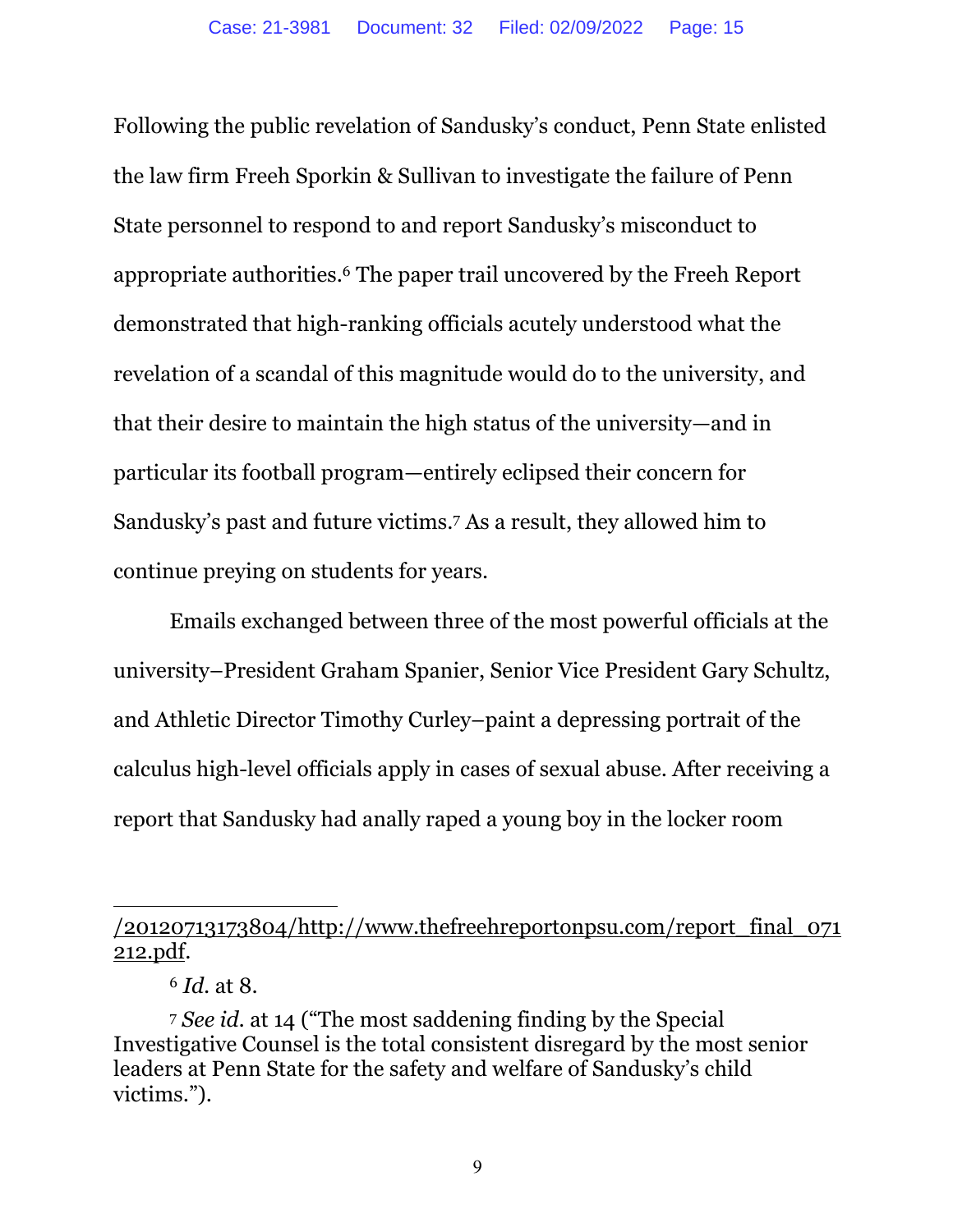showers more than a decade before it was revealed to the public, Director Curley and Vice President Schultz took no action other than to send Sandusky a warning not to be seen with young children while on campus "in order to avoid publicity issues."8 Their decision was fully supported by President Spanier. In a recovered e-mail, Spanier provided a glimpse into the university's cynical approach to reputational management: "[T]he only downside for us [of not escalating the matter] is if the message isn't heard and acted upon, and we then become vulnerable for not having reported it. But that can be assessed down the road."9

As the cases of both OSU and Penn State demonstrate, schools' interest in protecting the reputation of their athletic programs has long stood at odds with their duty to enforce Title IX and protect their students. Investigations have shown that University of Michigan officials suppressed information that athletics doctor Robert Anderson routinely molested more than 950 students during medical examinations;10 that Michigan State was long aware that Larry Nassar, a doctor with the school's athletics

<sup>8</sup> *Id.* at 78.

<sup>9</sup> *Id.* at 75.

<sup>10</sup> WilmerHale, *Report of Independent Investigation: Allegations of Sexual Misconduct Against Robert E. Anderson*, 3-7 (May 11, 2021) (hereinafter "Michigan Report"), https://regents.umich.edu/files/meetings /01-01/WH\_Anderson\_Report.pdf.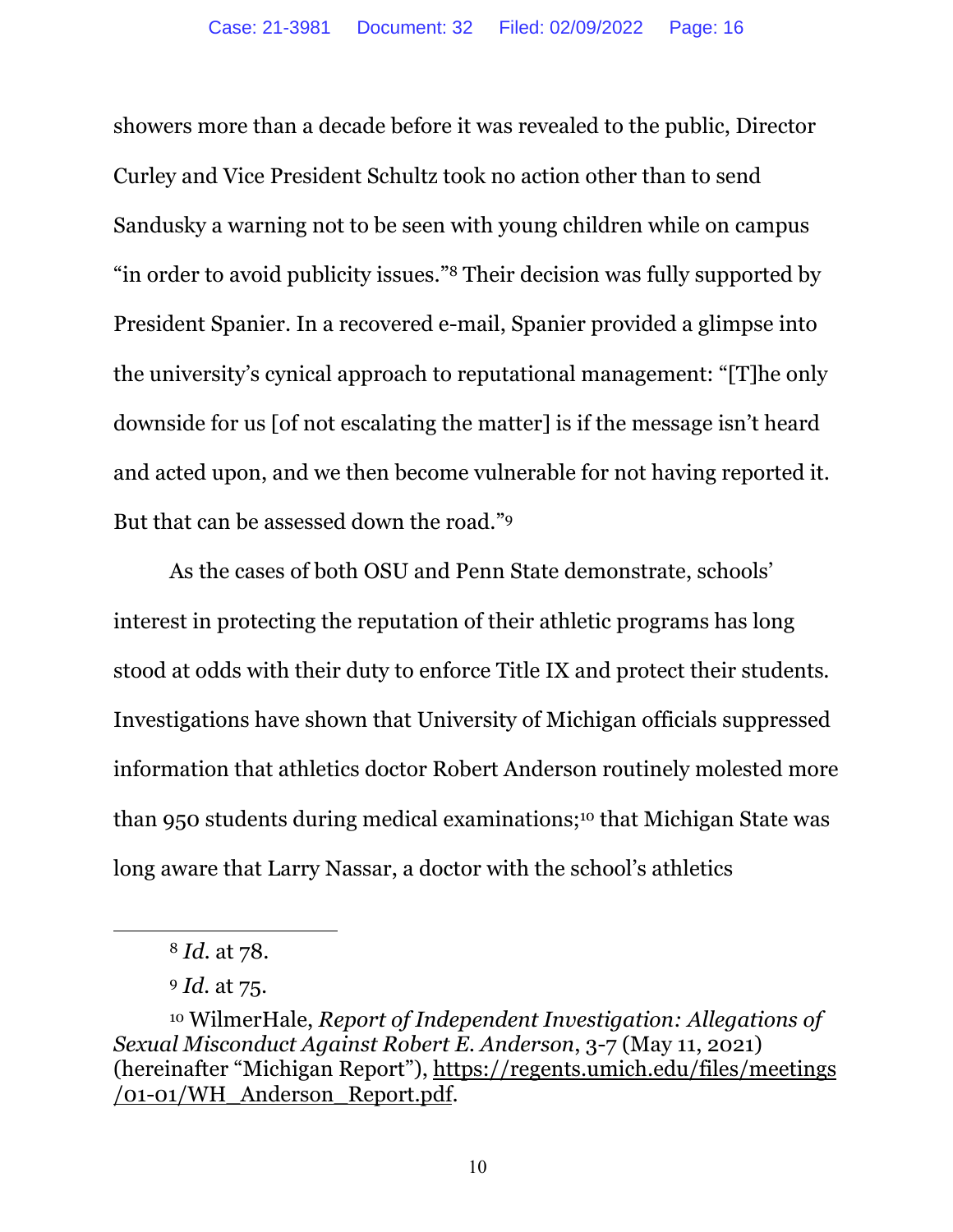department, sexually assaulted hundreds of individuals under the guise of medical treatment;11 and that officials at the University of Minnesota conspired to cover up the fact that its men's hockey coach, Thomas Adrahtas, horrifically sexually assaulted numerous student athletes.<sup>12</sup> Still other investigations have corroborated allegations that Baylor University and Louisiana State University each concealed numerous allegations of sexual assault committed by high-profile student athletes.13 A report by the law firm Husch Blackwell—commissioned by Louisiana State following revelations that officials suppressed rape allegations relating to the school's star running back—could apply equally to all these institutions: "The 'work

<sup>&</sup>lt;sup>11</sup> Letter from Fed. Student Aid, U.S. Dep't of Educ., to John Engler, President, Mich. State Univ. 5-7 (Dec. 14, 2018) (hereinafter "Michigan State Review"), https://www2.ed.gov/documents/press-releases/ 20190905-michigan-state-letter.pdf.

<sup>12</sup> Katie Strang, *Former players say Chicago area hockey coach sexually abused them,* THE ATHLETIC (Feb. 2, 2021), https://theathletic.com/1591547/2020/02/21/former-players-say-chicagoarea-hockey-coach-sexually-abused-them/.

<sup>13</sup> *See* Baylor University Board of Regents, *Findings of Fact*, 1-2 (May 26, 2016) (hereinafter "Baylor Report"), https://www.baylor.edu/thefacts/ doc.php/266596.pdf; Husch Blackwell, *Louisiana State University Title IX Review*, 47-53 (March 3, 2021) (hereinafter "LSU Report"), https://www.lsu.edu/titleix-review/docs/4828-6651-7216\_1\_lsu\_reportfinal.pdf.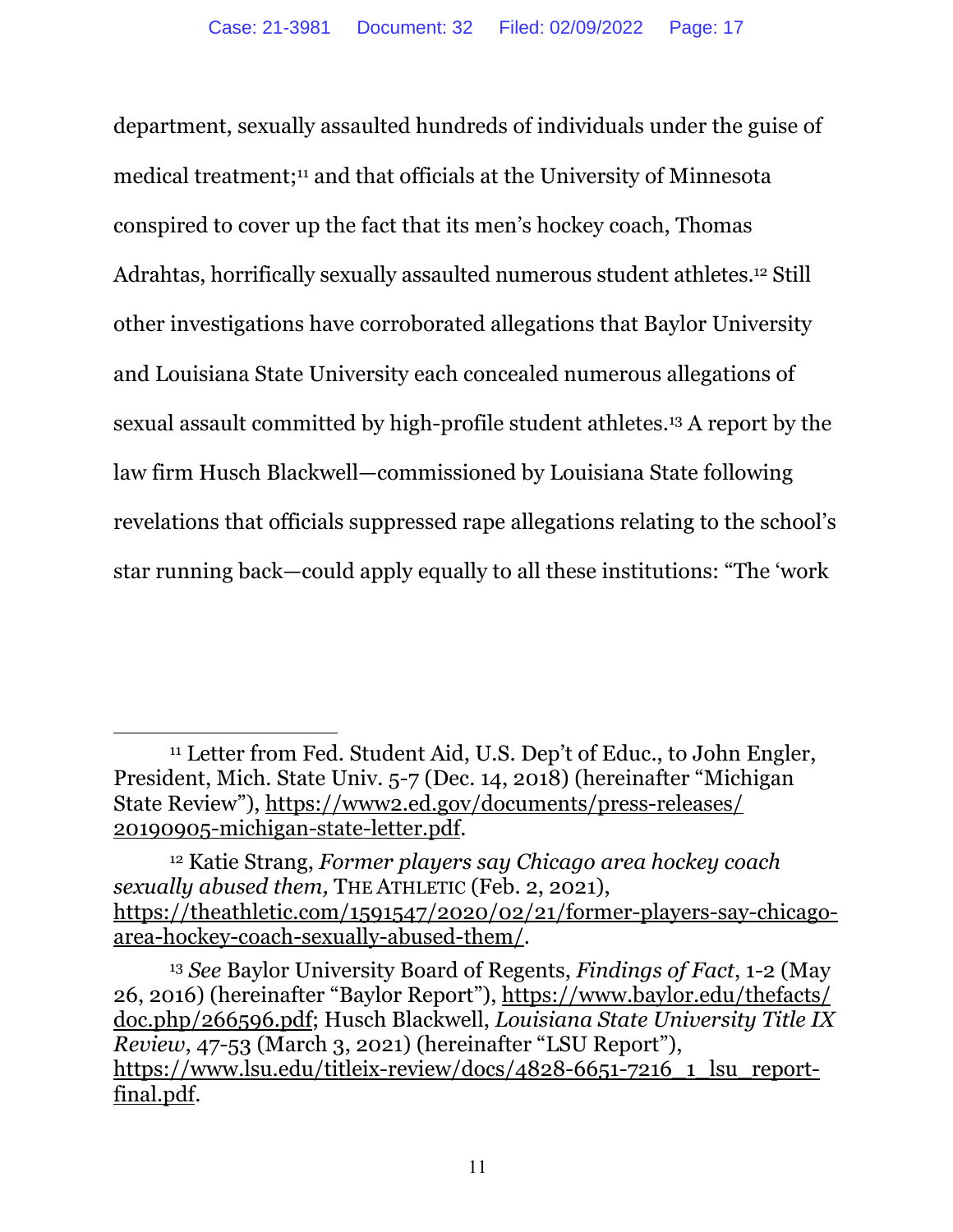arounds' employed by the University to try to control narratives or 'protect the brand' have served the University community poorly."14

Recent history also demonstrates that the specters of civil and/or criminal liability are insufficient to dissuade officials from engaging in coverups. In a number of these cases, school officials were found to have violated the Clery Act, 20 U.S.C. § 1092(f), which requires institutions to disclose information about security policies and crime on campus and imposes civil penalties of up to \$25,000 per violation, 20 U.S.C. §  $1094(c)(3)(B)(f).$ <sup>15</sup> It made no difference. Nor did the threat of criminal liability. For instance, the Commonwealth of Pennsylvania charged multiple Penn State officials with violating state law relating to the mandatory reporting of child abuse in 2002, while the same officials also committed perjury in their effort to conceal their complicity in Sandusky's abuse.16 Other examples are legion.17

<sup>14</sup> LSU Report at 147.

<sup>15</sup> *See, e.g.,* Michigan State Review at 10, 14-16 (documenting at least 21 instances in which Michigan State neglected to comply with its Clery Act obligations over a five-year period).

<sup>16</sup> Freeh Report at 13.

<sup>17</sup> *See, e.g.,* Jennifer Medina, *'Just the Grossest Thing': Women Recall Interactions With U.S.C. Doctor,* N.Y. TIMES (May 17, 2018), https://www.nytimes.com/2018/05/17/us/USC-gynecologist-youngwomen.html (noting University of Southern California officials neglected to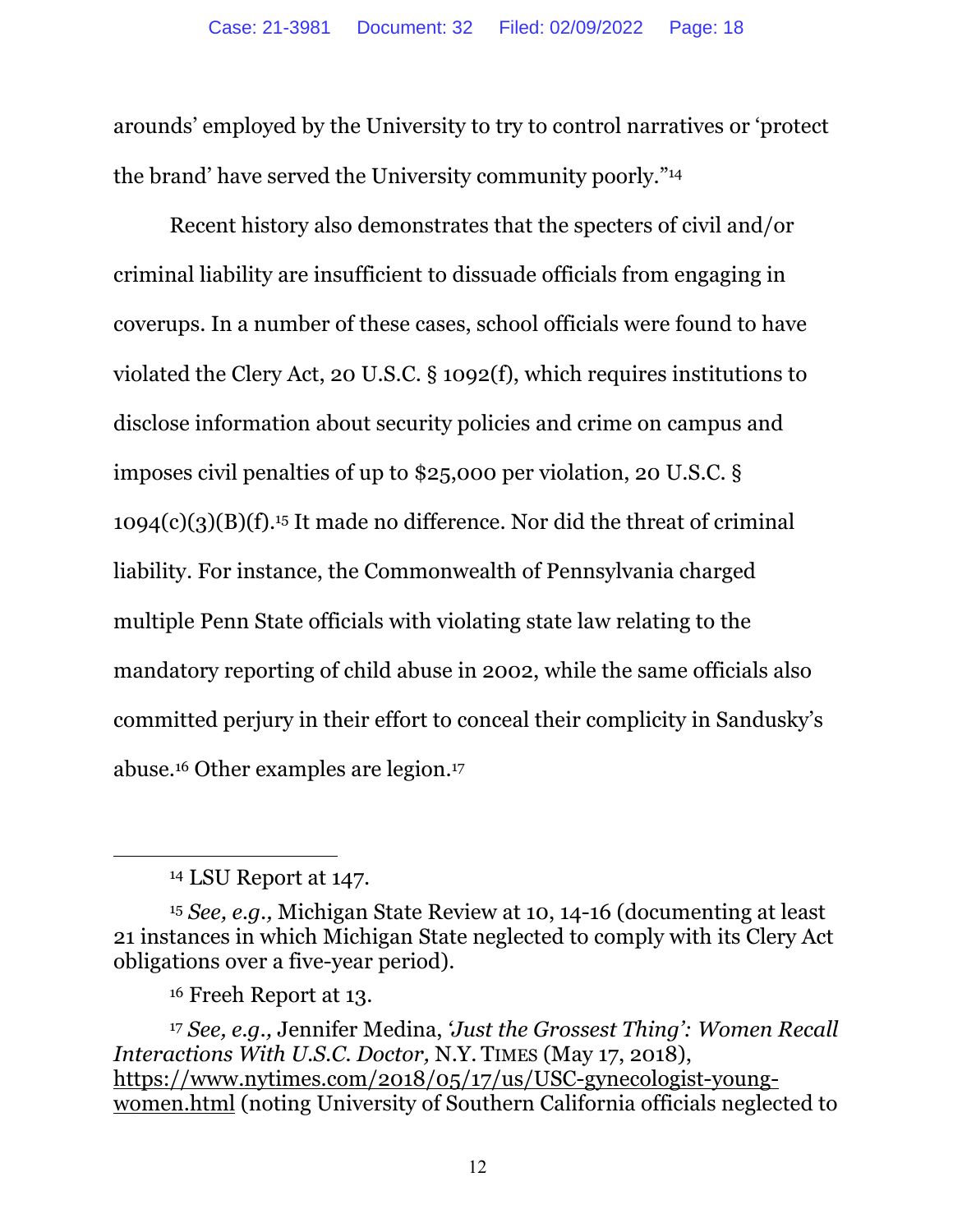As these cases amply demonstrate, colleges and universities have powerful incentives to conceal information about sexual assault on their campuses and their own failures to address it. The district court's rule punishes survivors who are unable to pierce this wall of silence.

## **2. The District Court's Rule Perversely Incentivizes Schools to Conceal Information Until Survivors' Claims Are Time-Barred, and Rewards Particularly Effective Coverups**

Title IX's key legislative purpose is to "provide individual citizens effective protection against" sex discrimination in educational settings. *Gebser*, 524 U.S. at 286 (internal quotation marks omitted). In *Gebser*, the Supreme Court explained its rejection of vicarious liability in favor of a deliberate indifference standard as an effort to align the scope of the private right of action with that legislative purpose. The statute thus imposes liability where officials fail to respond despite actual notice of sexual misconduct on campus, while insulating federal fund recipients from indiscriminate liability so long as they act reasonably to address concerns about sex discrimination when they learn of them. *Id.* at 286-89.

In framing Title IX, then, Congress intended to incentivize effective antidiscrimination policies by linking a school's reasonable efforts to root

inform appropriate authorities that George Tyndall, a campus gynecologist, sexually preyed on hundreds of patients over a 25-year period).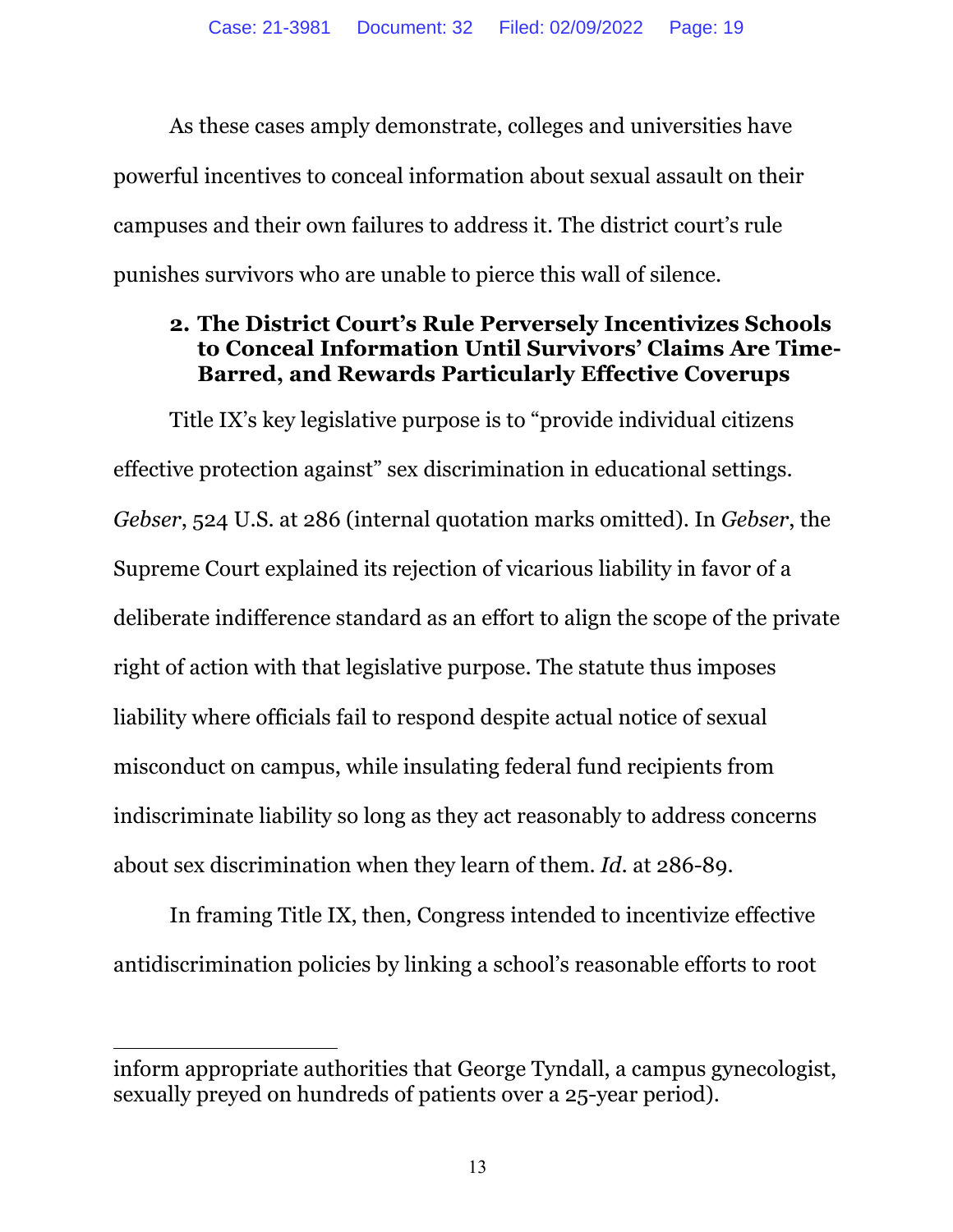out sexual assault on campus with avoidance of liability. The district court's rule turns that principle on its head. Instead of going to the trouble and expense of implementing effective measures to curb sexual assault, schools can choose instead to simply conceal their complicity in sexual misconduct from survivors until the applicable limitations period has elapsed. Experience shows that, particularly in high-profile cases, schools will almost always choose that option if it is available to them, finding it cheaper, simpler, and a better public relations strategy.

If adopted here, the district court's rule will also force courts to reward concealment that is particularly effective—for, as the district court's decision itself demonstrates, the fraudulent concealment doctrine does not provide a means to hold schools accountable. To toll a statute of limitations based on fraudulent concealment, a plaintiff must demonstrate, among other things, detrimental reliance on the defendant's factual misrepresentation. *Lutz v. Chesapeake Appalachia*, LLC, 807 F. App'x 528, 530 (6th Cir. 2020). Plaintiffs cannot make this showing where they "knew or should have known all of the elements of potential causes of action." *Doe v. Archdiocese of Cin.*, 849 N. E.2d 268, 278-79 (Ohio 2006). But according to the district court's decision, "kn[owing] of the injury, the identity of the perpetrator, and the perpetrator's employer" is sufficient to place survivors

14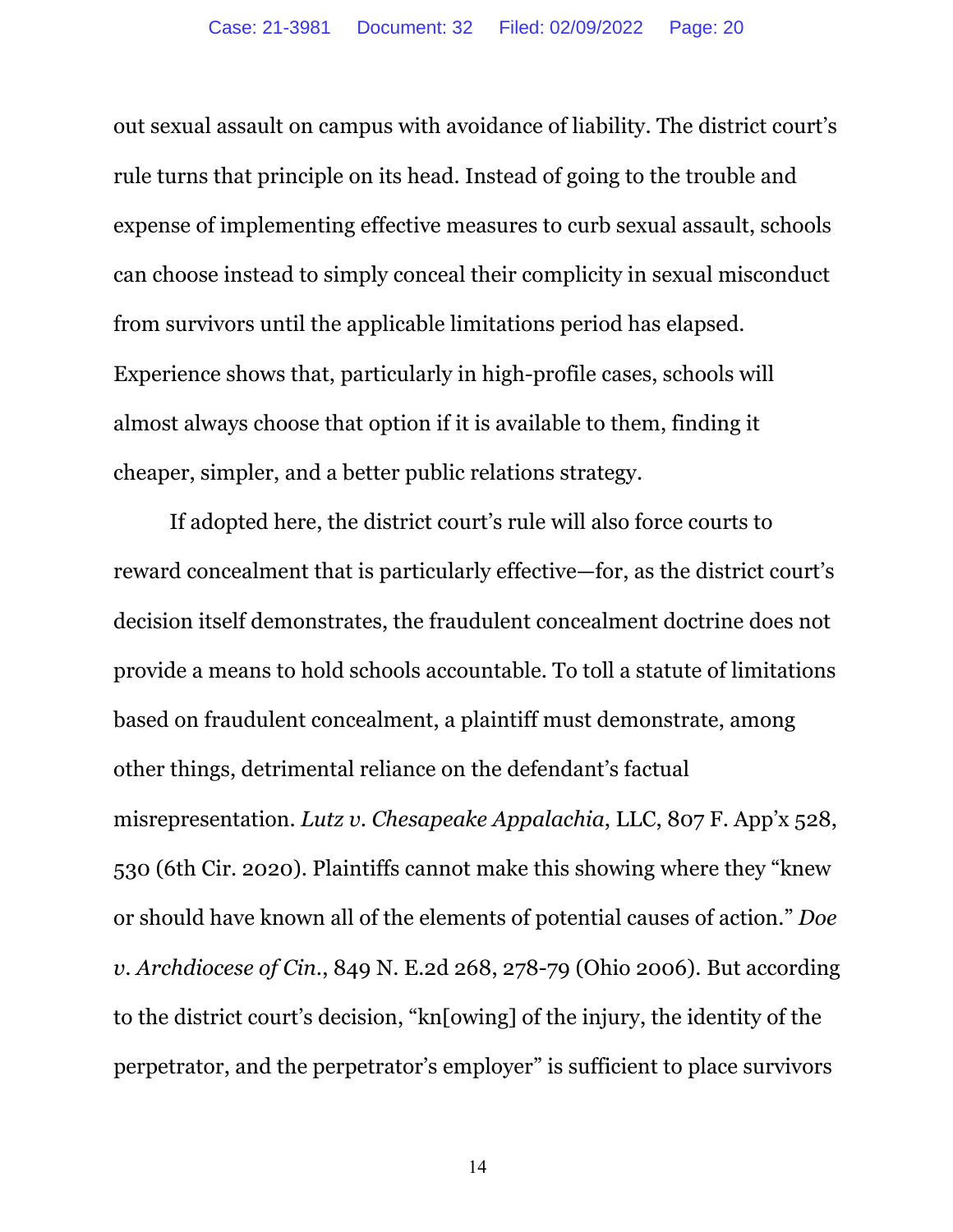on inquiry notice of their Title IX claims. Opinion and Order (*Garrett*), R.197 at 1513. If the bare fact of an assault by a school employee satisfies this requirement, it follows that any concealment occurring after the assault itself cannot possibly have prejudiced the survivor. The decision below thus slams the door on the prospect of equitable tolling.

If schools—particularly in cases of large-scale abuse—are already poised to betray the student-survivors in their care, the district court's decision guarantees courts will have no means to stop them. Studentsurvivors will be left powerless, and those responsible for harboring their assailants will escape accountability forever.

# **B. The District Court's Rule Fails to Acknowledge that Inquiry Notice Means Nothing to Survivors When Their Schools Can Mislead Them**

The district court baselessly found that plaintiffs were contemporaneously aware of the educational deprivations Strauss's abuse caused them, and that this awareness "was sufficient to put them at least on inquiry notice to determine whether the injury would have occurred but for OSU's deliberate indifference." *Id*. at 1510. That assertion is wrong as a matter of both law and empirical reality.

Inquiry notice is a fact-bound concept that seeks to balance "the staunch federal interest in requiring plaintiffs to bring suit promptly and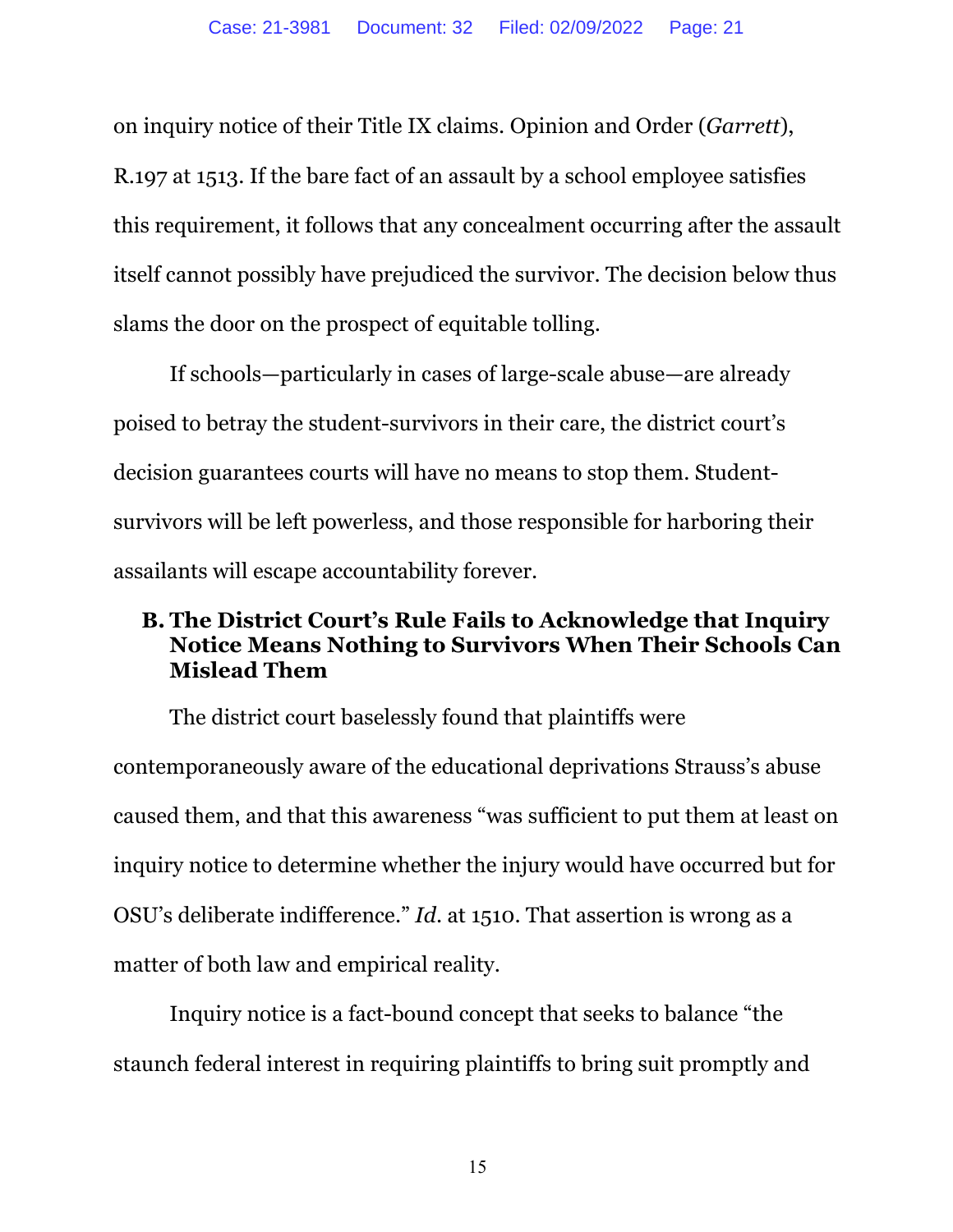the equally strong interest in not driving plaintiffs to bring suit before they are able, in the exercise of reasonable diligence, to discover the facts necessary to support their claims." *New England Health Care Emps. Pension Fund v. Ernst & Young, LLP*, 336 F.3d 495, 501 (6th Cir. 2003) (cleaned up). As this Court has repeatedly made clear, the inquiry notice rule does *not* mean that a statute of limitations begins to run as soon as the plaintiff learns facts that would prompt a reasonable person to investigate. *Id.* Rather, "the limitation period begins to run only when a reasonably diligent investigation *would have discovered"* the defendant's wrongdoing. *Id*. (emphasis added).

Accordingly, it is largely irrelevant whether survivors who possess the kind of knowledge the district court imputed to plaintiffs—that their abuser worked for their school and that his abuse deprived them of educational benefits—*should* understand the need to investigate potential Title IX violations by their school. Unless such an investigation *reasonably could*  have led to the discovery of information that would allow them to file suit, the limitation period does not begin to run.

The district court's overly demanding conception of inquiry notice is particularly inapt in the context of campus sexual assault. Even student survivors who recognize they have been sexually abused typically lack both

16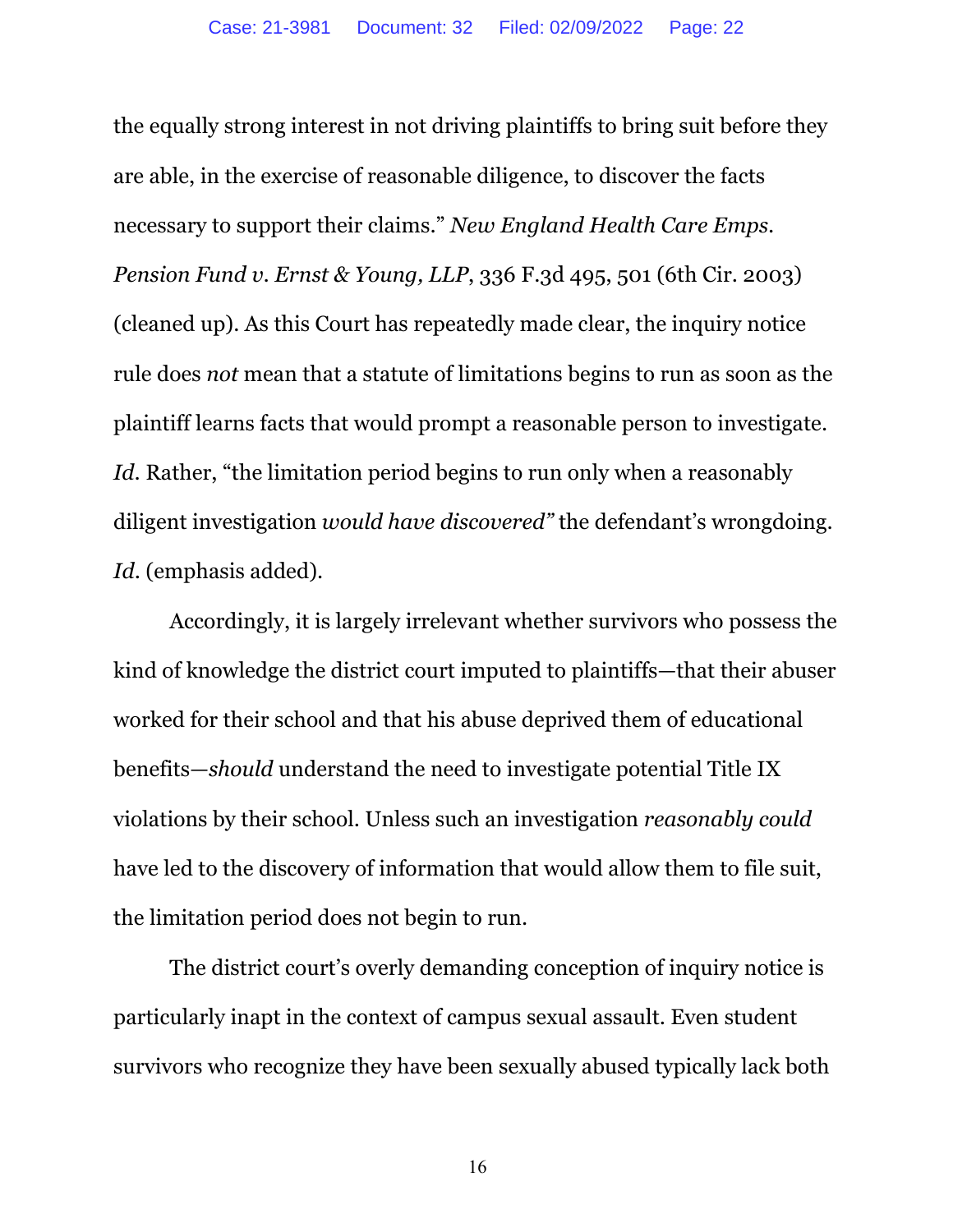the practical means and the emotional wherewithal to gather the information they would need to file suit, much less make use of it to present legal claims. This Court must consider those realities in fashioning accrual rules for Title IX claims.

# **1. Student-Survivors Have No Right to the Evidence They Need to Allege Title IX Claims in Court**

The district court's implicit portrait of students as amateur sleuths, able to unearth school officials' wrongdoing based only on their assailant's employment status, is a fantasy. Survivors seeking the evidence they require to state a plausible claim for relief will quickly learn that they have virtually no weapons in their arsenal that would permit them to penetrate a cover-up and expose high-level wrongdoing by their school's administration.

Instead, survivors are left to hope that the very institution they may wish to sue will gratuitously share information they require to sue it. They have no pre-suit compulsory process available to obtain the evidence they need to pursue Title IX deliberate indifference claims, such as information concerning past complaints about the same perpetrator or what their schools did or did not do in response to those complaints.18 Even under the

<sup>18</sup> Even the most recent federal Title IX regulations, adopted in 2020 in an effort to formalize university grievance procedures and strengthen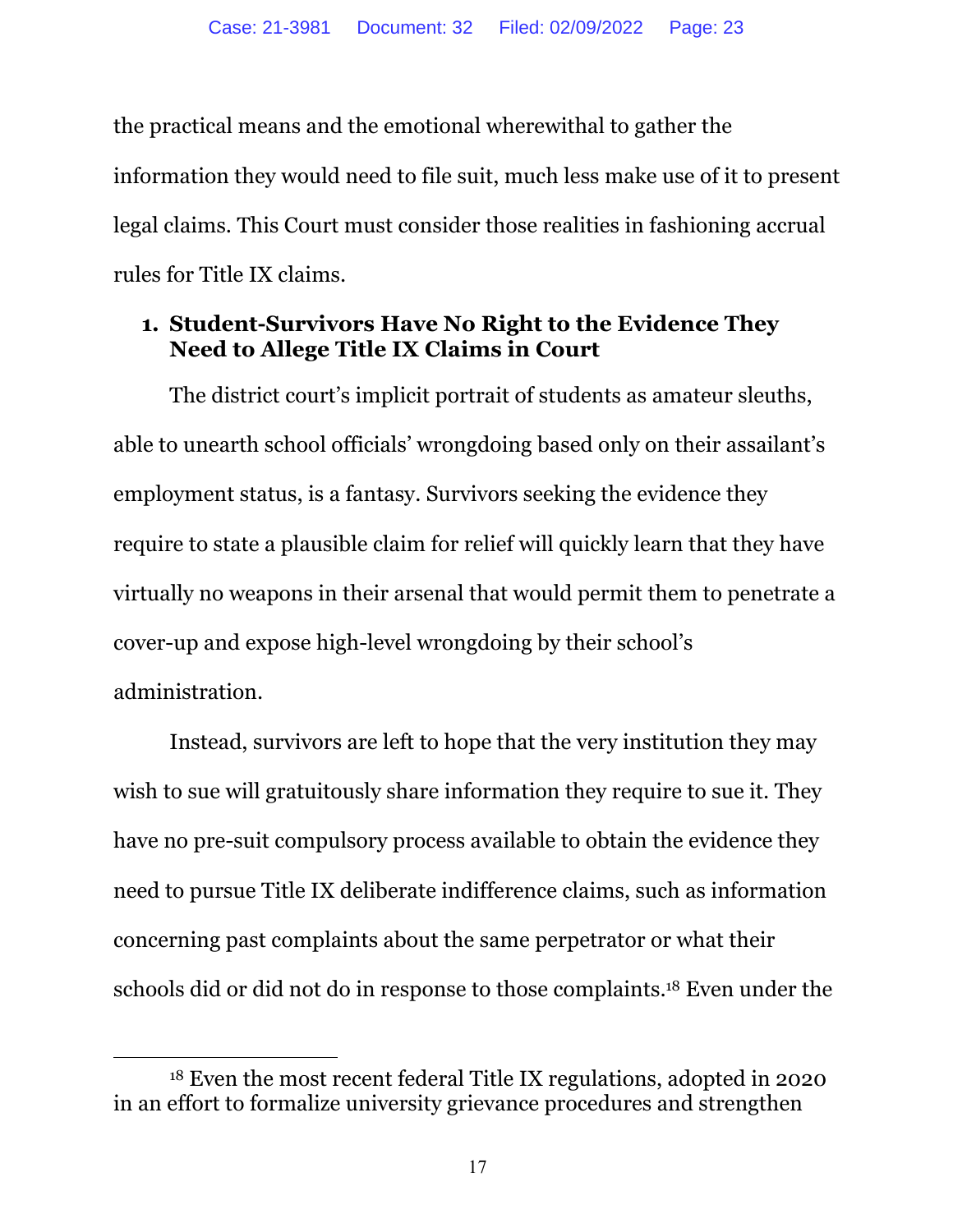best of circumstances, strict confidentiality rules governing personnel and disciplinary records may prevent even the most intrepid survivor from gathering enough evidence to state a Title IX claim, absent extraordinary luck.

Given these limitations, the remedial purpose of Title IX demands that survivors not be locked out of court on timeliness grounds unless they have knowingly squandered a meaningful opportunity to discover evidence of their school's wrongdoing. The district court's failure to consider the practical constraints survivors face was error.

# **2. The District Court's Flawed Conception of a "Reasonable Inquiry" Is an Inappropriate Diligence Standard for Student-Survivors**

Given the traumatizing nature of sexual assault, a stringent

"reasonable inquiry" requirement for delaying accrual of Title IX claims is unrealistic. The power imbalance that is often inherent in relationships

due process requirements, entitle complainants to receive evidence compiled during the school's investigation only if it is "directly related to the allegations raised" in his or her own complaint—a determination that is left to school officials and their designees. 34 C.F.R. § 106.45(b)(5)(iv). Because "neither [a Title IX complainant or respondent] may issue a subpoena to gather information from each other or the recipient for purposes of the grievance process," survivors have no means of compulsory process to obtain evidence that their school may deem only "indirectly" related to their own experience. U.S. Dep't of Educ., *Nondiscrimination on the Basis of Sex in Education Programs or Activities Receiving Federal Financial Assistance*, 85 Fed. Reg. 30026-01.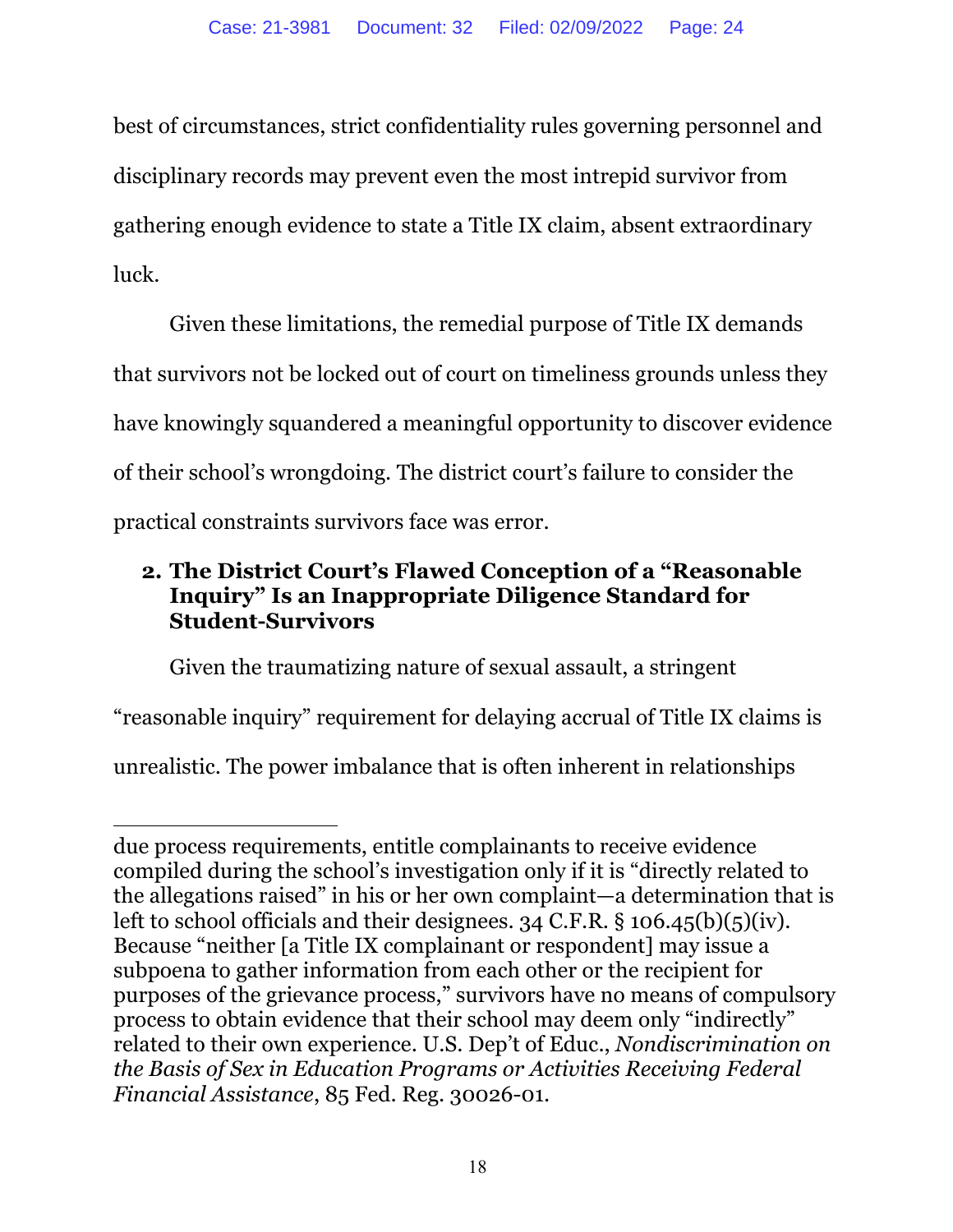between students and adults on college campuses renders the district court's exacting diligence standard even more inapt here.

In the United States, someone is sexually assaulted every 68 seconds.19 Despite its prevalence, sexual violence is drastically underreported to law enforcement.20 Some studies report that, even among the subset of survivors who contemporaneously recognize they have been sexually abused, 90 percent of adult victims on college campuses never report the sexual violence they experience.21 The reasons for this underreporting are manifold. Victims worry they will not be taken seriously by police officers and they are frequently afraid of the consequences of reporting, "unsure of whom to tell, fearful of retaliation from the rapist, and wary of exposing themselves to a system that they do not trust and that may further invade their privacy and cause additional trauma."22 They fear being

<sup>19</sup> *Victims of Sexual Violence: Statistics,* Rape, Abuse & Incest Nat'l Network (hereinafter "RAINN Sexual Violence Statistics"), https://www.rainn.org/statistics/victims-sexual-violence (last visited Jan. 5, 2021).

<sup>20</sup> *The Criminal Justice System: Statistics,* Rape, Abuse & Incest Nat'l Network, https://www.rainn.org/statistics/criminal-justice-system (last visited Jan. 5, 2021) (noting more than two of three sexual assaults go unreported).

<sup>21</sup> *See, e.g.,* A. H. Conley et al., *Prevalence and Predictors of Sexual Assault Among a College Sample*, 65 J. AM. COLL. HEALTH 41, 41 (2017).

<sup>22</sup> Carol E. Tracy et al., *Rape and Sexual Assault in the Legal System*, Women's Law Project, 8-9 (2012), https://www.womenslawproject.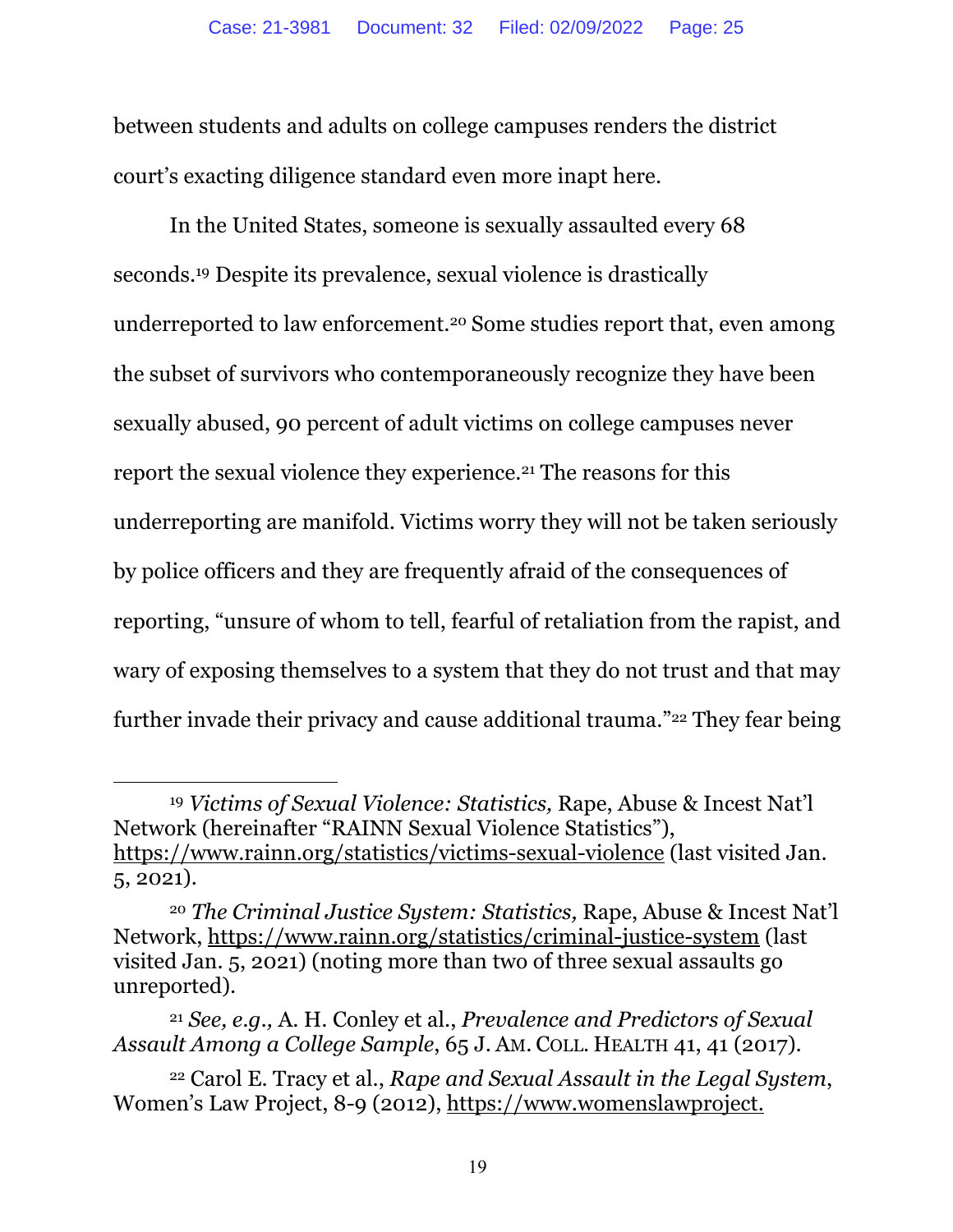blamed and shamed, that their families and friends will find out and treat them differently and that they will face retribution for reporting.23

Anxieties about being forced to endure re-traumatizing fact-finding processes are only compounded when the survivor in question is a student. As the U.S. Department of Education has observed, "the grievance process is stressful, difficult to navigate, and distressing for both parties, many of whom in the postsecondary institution context are young adults 'on their own' for the first time." 85 Fed. Reg. 30026-01. Similarly, fears of retaliation are heightened in educational settings: universities and their employees exercise enormous control over students' lives and futures, with perpetrators and administrators uniquely positioned to penalize and influence students.

The case of the University of Michigan's Dr. Robert Anderson is especially instructive and bears striking resemblance to the present case—

org/wp-content/uploads/2016/04/Rape-and-Sexual-Assault-in-the-Legal-System-FINAL.pdf.

<sup>23</sup> Eliza Gray, *Why Victims of Rape in College Don't Report to the Police*, TIME (June 23, 2014), http://time.com/2905637/campus-rapeassault-prosecution/; Michael Planty et al., *Female Victims of Sexual Violence, 1994-2010*, NCJ 240655, The Bureau of Justice Statistics of the U.S. Dep't of Justice (Mar. 2013), https://www.bjs.gov/content/pub /pdf/fvsv9410.pdf (noting twenty percent of victims cited fears of retaliation as their reason for not reporting).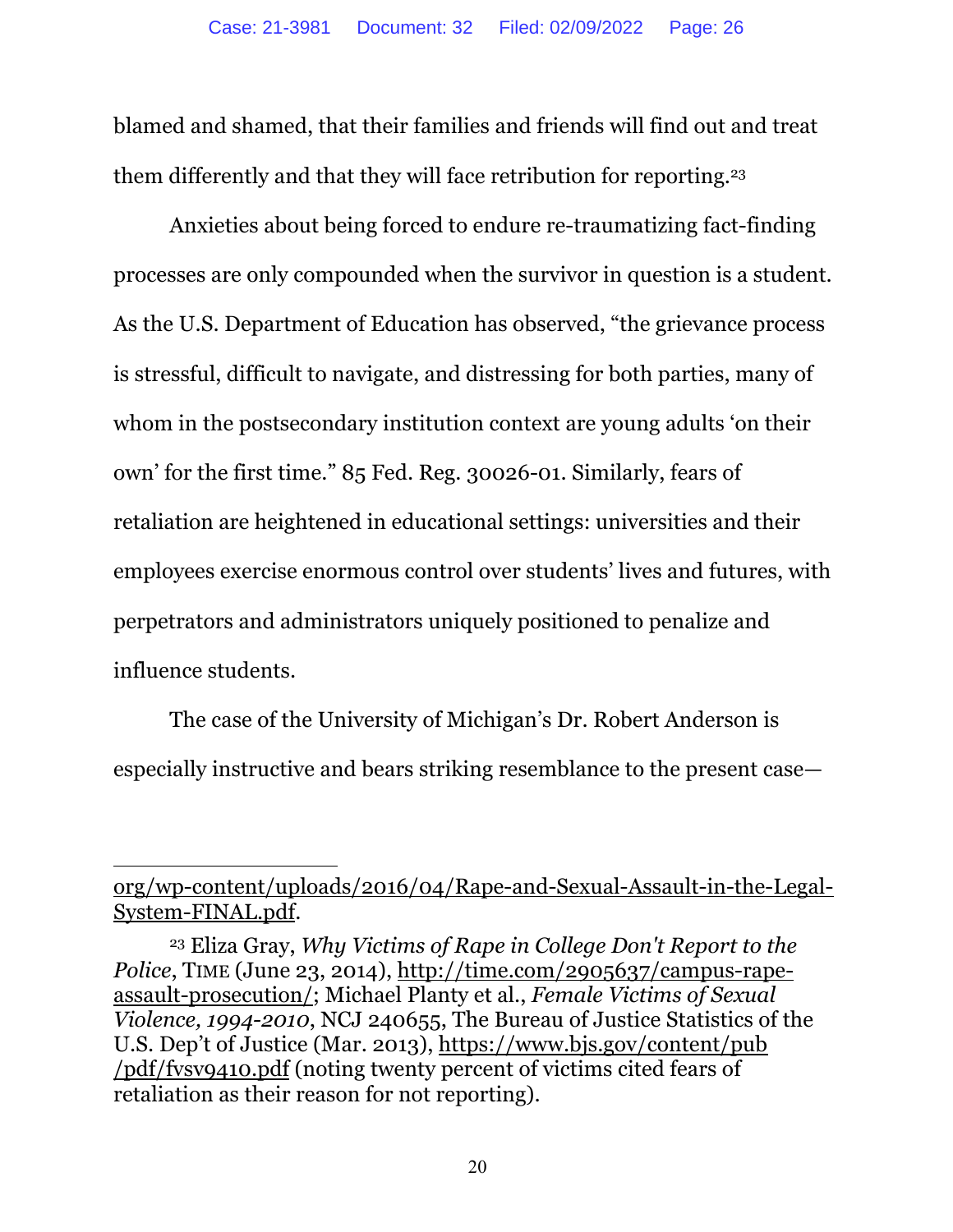not least because, like Strauss, Anderson "refrained from engaging in sexual misconduct with patients who were more likely to recognize and report it."24 More than 950 people have accused Anderson of sexually abusing them while he worked as an athletic doctor for the university between 1966 and 2003. An independent investigation found that "many of the student athletes Dr. Anderson examined were on scholarship, and some of them told us they feared that complaining about Dr. Anderson's examinations would put their financial aid, and hence their ability to remain at the University, at risk."25 Numerous student athletes reported that they worried that complaining about Dr. Anderson's examinations would be perceived as "rocking the boat" or "making waves" and could cause them to "lose playing time."26 Their concerns mirror those of other survivors, who frequently cite fears that accusing their professors of sexual misconduct will result in poor grades or academic discipline as reasons for not originally reporting the abuse they suffered.27

<sup>24</sup> Michigan Report at 62.

<sup>25</sup> *Id.*

<sup>26</sup> *Id.*

<sup>27</sup> *Campus Sexual Violence: Statistics*, Rape, Abuse & Incest Nat'l Network (hereinafter "RAINN Campus Sexual Violence Statistics"), https://www.rainn.org/statistics/campus-sexual-violence (last visited Jan. 5, 2021).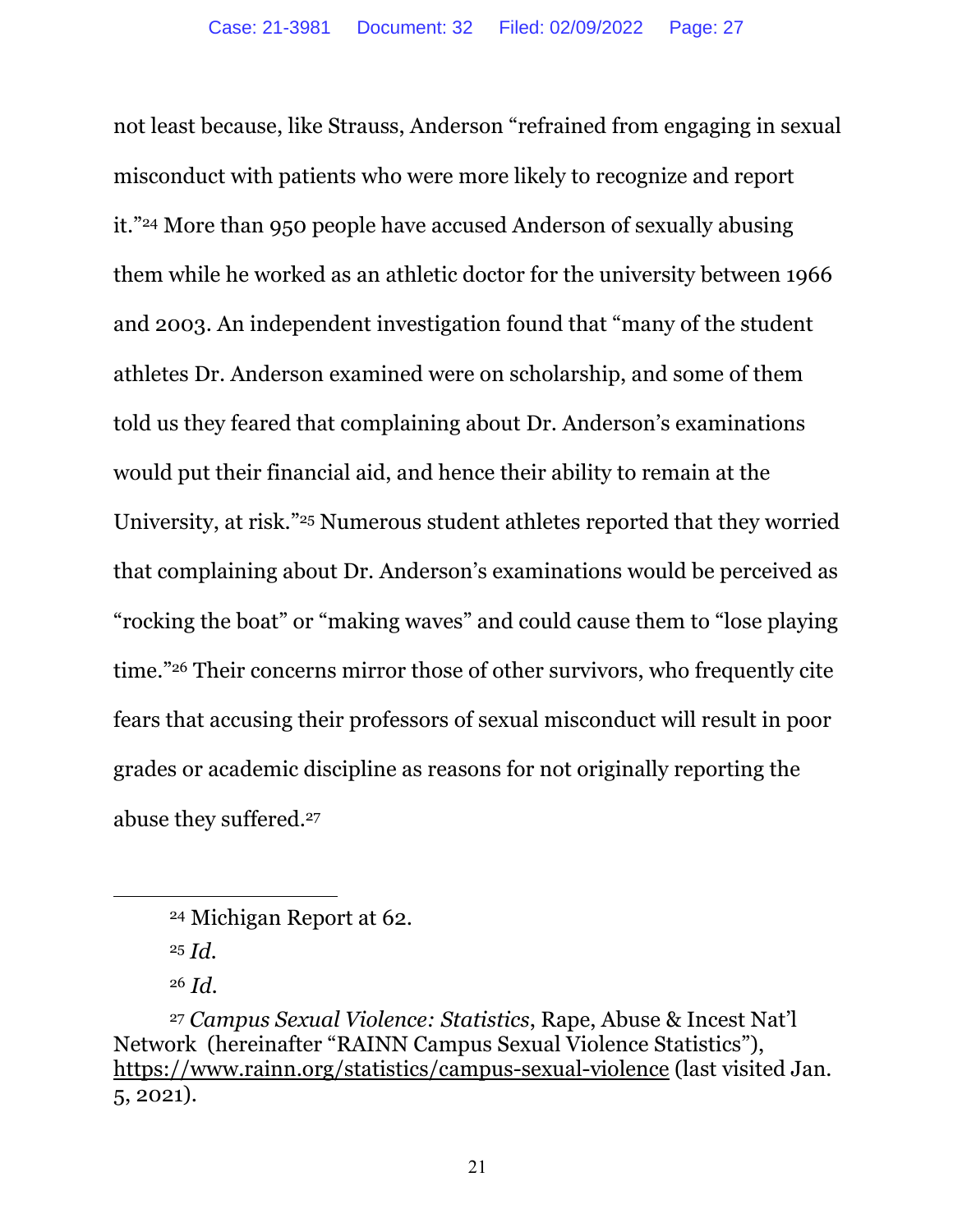These anxieties are reinforced when university officials express reluctance to assist students with pursuing their complaints, particularly when the perpetrator is a celebrated member of the campus community. The highly traumatic nature of sexual assault—precisely what denies survivors the equal access to the benefits of their education that Title IX exists to protect—all but guarantees that survivors frequently find themselves in a tailspin in the aftermath of an assault. Many studentsurvivors suffer from depression, post-traumatic stress disorder, eating disorders, anxiety attacks, flashbacks, nightmares, and suicidal ideation.<sup>28</sup>

Sexual assault also has a neurobiological effect on a survivor's brain and nervous system.29 When the brain perceives a threat, its defense circuitry activates, releasing a flood of stress chemicals that prevent the body from doing anything unnecessary, including higher cognitive processing, to focus on the threat at hand.30 This defense circuitry impairs functioning of the prefrontal cortex, which is responsible for executive function.31 In the aftermath of a sexual assault, a survivor's neurobiological

<sup>28</sup> RAINN Sexual Violence Statistics.

<sup>29</sup> Lori Haskell et al., *The Impact of Trauma on Adult Sexual Assault Victims,* Justice Canada, 5 (2019), https://www.justice.gc.ca/eng/rppr/jr/trauma/trauma\_eng.pdf.

<sup>30</sup> *Id.* <sup>31</sup> *Id.* at 14.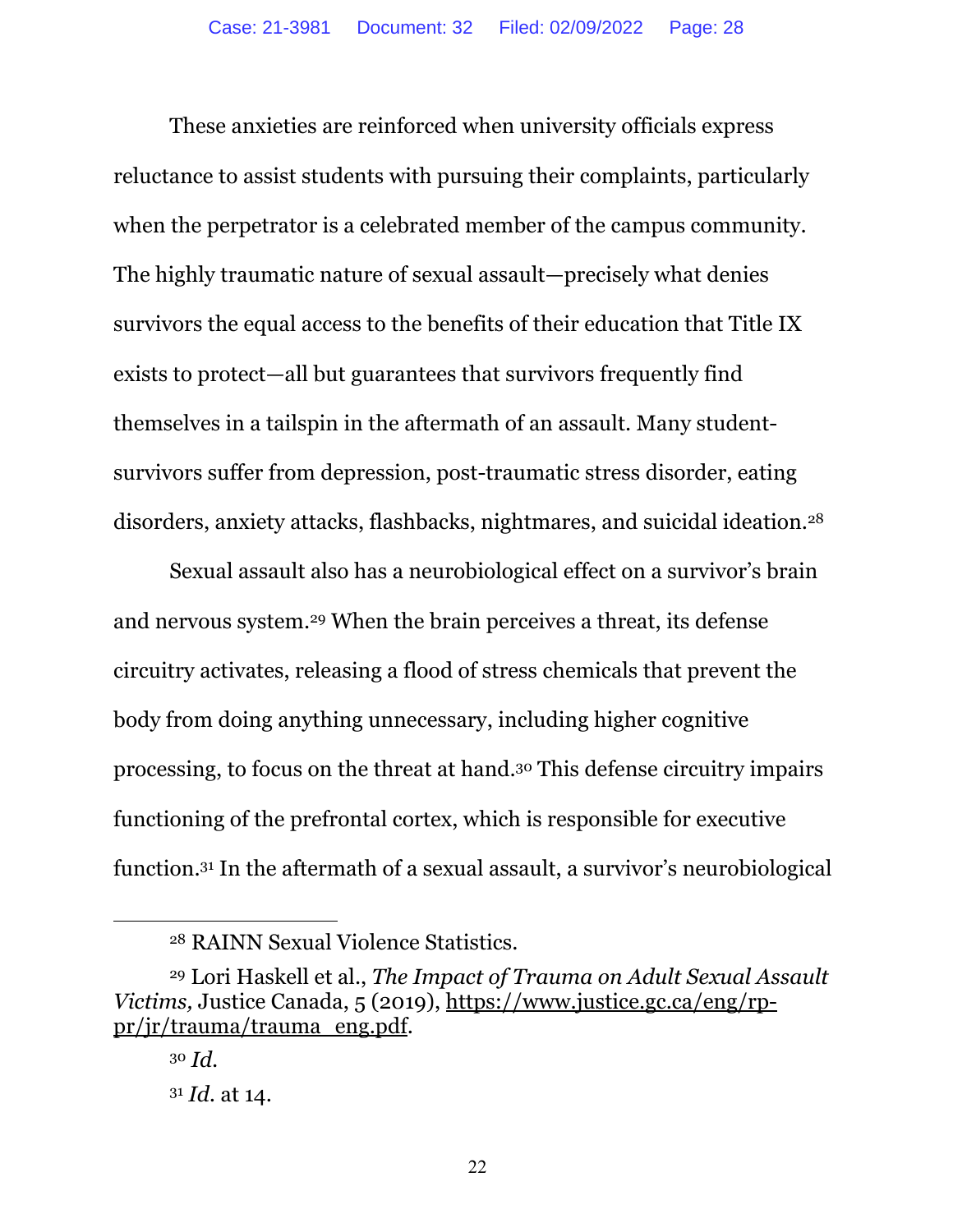trauma response may make it more difficult for them to return to everyday life, let alone to navigate the byzantine administrative processes their schools have established or the vagaries of litigation.

These realities must inform what courts see when they imagine the "reasonably diligent" response of a young adult who has been sexually assaulted at college after moving away from home for the first time. This Court has held that a sophisticated corporate litigant's access to "superior personnel and equipment" upon which it can rely to uncover tortious conduct by its commercial counterparties justifies applying a more stringent inquiry notice standard under such circumstances. *Med. Mut. of Ohio v. K. Amalia Enters.*, 548 F.3d 383, 391 (6th Cir. 2008). It follows that the many obstacles faced by survivors in reporting sexual assault—much less pursuing complex civil claims against powerful institutions that hold influence over so many aspects of their lives—requires a more forgiving approach in cases like this.

#### **III. THE DISTRICT COURT'S DECISION CONDITIONS SURVIVORS' RIGHTS ON THE GOOD FAITH OF SCHOOLS THAT HAVE FREQUENTLY FAILED TO PLACE STUDENTS' INTERESTS ABOVE THEIR OWN**

The district court's decision means courts will step back when they should be stepping in. It leaves schools—the very institutions that federal law holds accountable for failing to protect students from sexual violence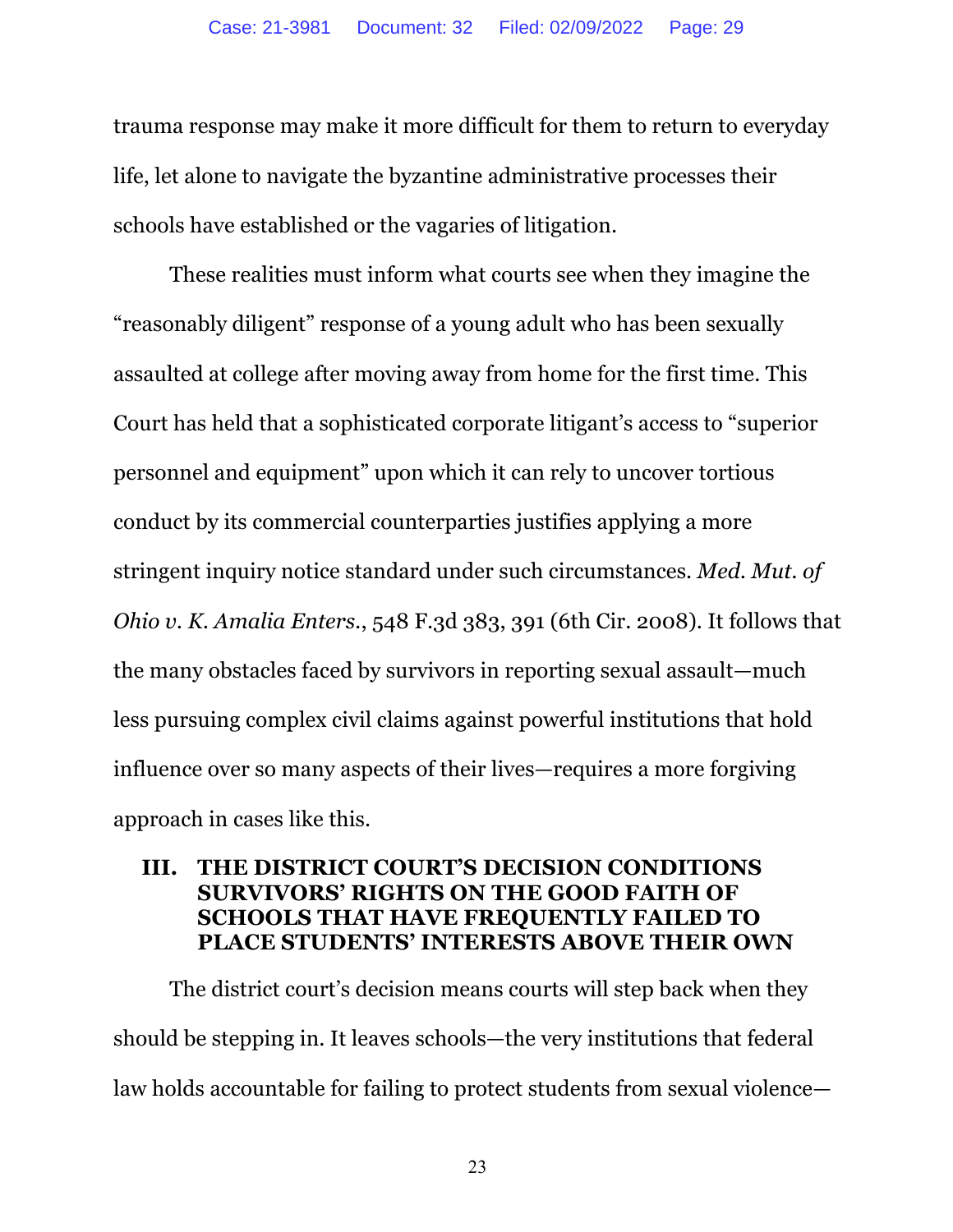to fill the gap courts leave. But available evidence suggests they are poorly equipped to shoulder this massive responsibility alone.

A number of recent Title IX instigations by DOE's Office for Civil Rights (OCR) have catalogued the kaleidoscopic variety of obstacles survivors are forced to navigate to see their Title IX complaints through. These findings underscore the reality that expecting schools to consistently place survivors' interests above their own is no more than wishful thinking. With respect *solely to universities in this Circuit*, OCR found a troubling pattern of violations.

Schools in this Circuit routinely failed to inform survivors of their Title IX rights.32 When survivors were apprised of their rights, they were only told of a subset. For instance, guidance provided to students neglected to outline what instances of sex discrimination were actually proscribed, or else failed to note that sexual misconduct constitutes actionable

<sup>32</sup> *See, e.g.,* Letter from Office for Civil Rights, U.S. Dep't of Educ., to Gloria A. Hague, Gen. Counsel, E. Mich. Univ. 5-7 (Nov. 22, 2010). (hereinafter "Eastern Michigan Letter"), http://www2.ed.gov/about/offices /list/ocr/docs/investigations/15096002-a.pdf; Letter from Office for Civil Rights, U.S. Dep't of Educ., to Dave L. Armstrong, Vice President & Legal Counsel, Notre Dame Coll. 4 (Sept. 24, 2010) ("hereinafter Notre Dame Letter"), http://www2.ed.gov/about/offices/list/ocr/docs/investigations/ 15096001-a.pdf.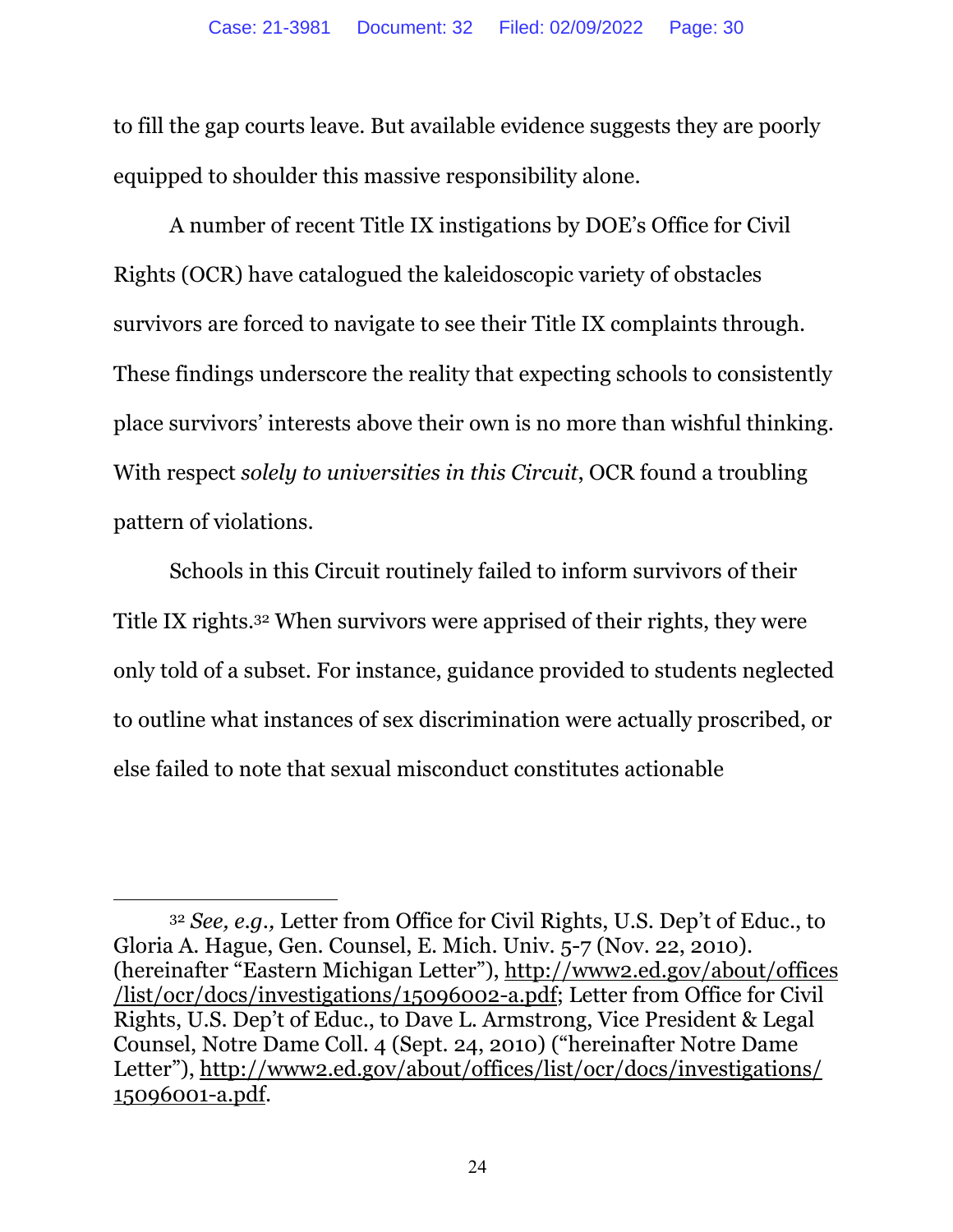discrimination or harassment.33 Still other policies stated that serious sexual misconduct can be addressed solely as a criminal matter,34 or neglected to clarify that non-discrimination provisions ran against employees in addition to students (or vice versa).35 The guidance that did exist was often published in multiple handbooks or on multiple websites none of which was independently sufficient to explain survivors' options and was routinely contradictory and internally inconsistent.36

Even when survivors were adequately apprised of their rights, they frequently had no idea how to go about vindicating them or the remedies

<sup>33</sup> *See, e.g.,* Eastern Michigan Letter at 4; Letter from Office for Civil Rights, U.S. Dep't of Educ. to Elizabeth L. Peters, General Counsel, Northwood Univ. 7 (July 20, 2014) (hereinafter "Northwood Letter", https://www2.ed.gov/about/offices/list/ocr/docs/investigations/more/151 32147-a.pdf; Letter from Office for Civil Rights, U.S. Dep't of Educ. to David A. Campbell, General Counsel, Wittenberg Univ. 5 (Mar. 24, 2017) (hereinafter "Wittenberg Letter"), https://www2.ed.gov/about/offices/list/ ocr/docs/investigations/more/15132141-a.pdf.

<sup>34</sup> *See, e.g.,* Notre Dame Letter at 4.

<sup>35</sup> *See, e.g.,* Eastern Michigan Letter at 4; Notre Dame Letter at 5; Letter from Office for Civil Rights, U.S. Dep't of Educ. to Mary Ann Poirier, General Counsel, Univ. of Dayton 4 (July 11, 2014) (hereinafter "Dayton Letter"), https://www2.ed.gov/about/offices/list/ocr/docs/investigations/ more/15132199-a.pdf.

<sup>36</sup> *See, e.g.*, Dayton Letter at 5; Eastern Michigan Letter at 6; Notre Dame Letter at 3; Letter from Office for Civil Rights, U.S. Dep't of Educ., to Matthew J. Wilson, President, Univ. of Akron 9, 13-14 (Mar. 24, 2017 (hereinafter "Akron Letter"), https://www2.ed.gov/about/offices/list/ocr /docs/investigations/more/15142157-a.pdf.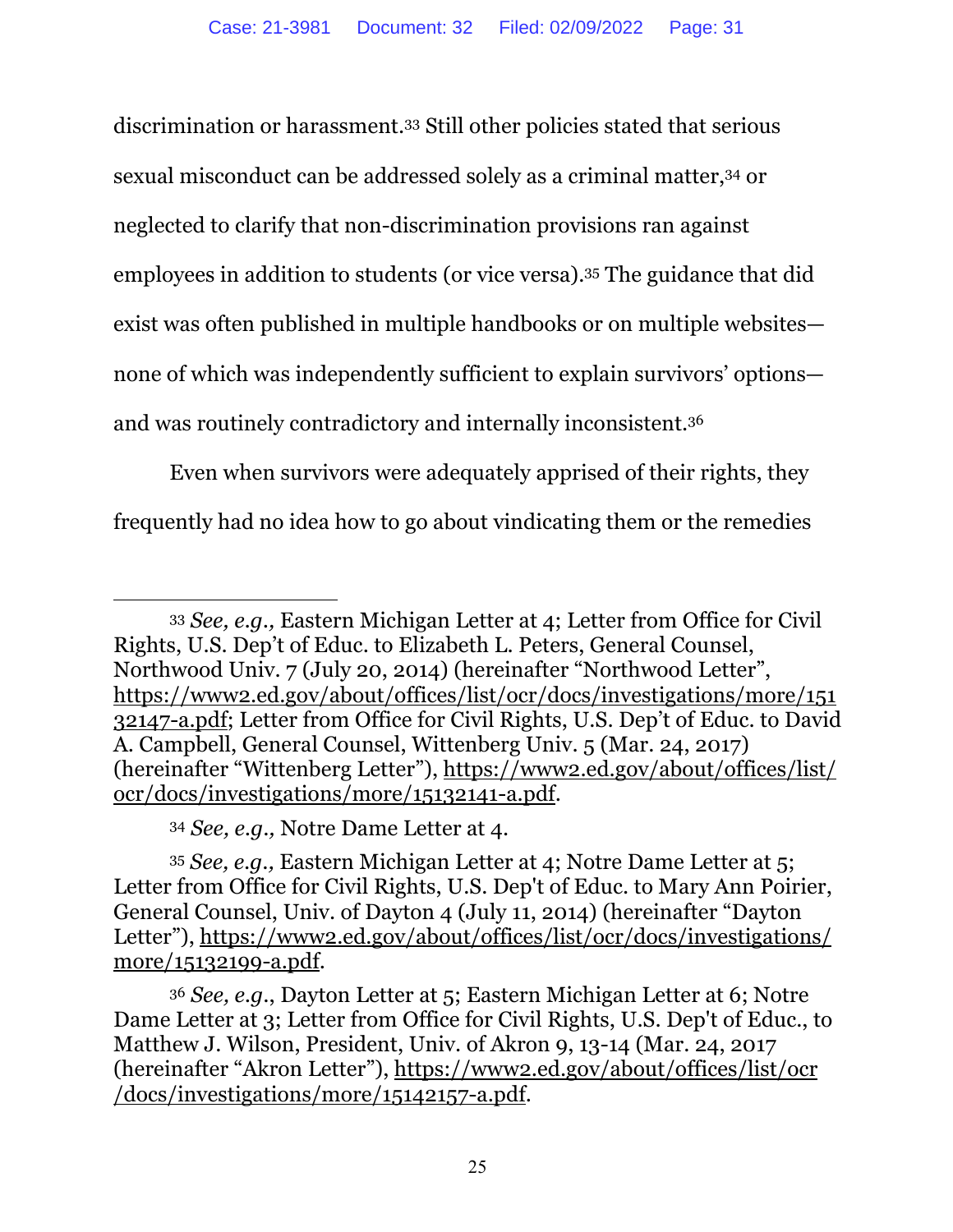available. Schools routinely failed to appoint a Title IX coordinator or responsible party to handle Title IX complaints.37 When they did appoint coordinators, they often failed to make their identity known to survivors or other students who might need them,38 or to provide survivors any means of contacting them.39 The coordinators that did exist were frequently under-trained and unsupervised,40 or else lacked the independence or resources necessary to carry out Title IX's mandates.41

<sup>38</sup> *See, e.g.,* Akron Letter at 9; Wittenberg Letter at 2; Letter from Office for Civil Rights, U.S. Dep't of Educ., to Kristine Zayko, General Counsel, Mich. State Univ. 2 (Sep. 1, 2015) (hereinafter "Michigan State Letter"), https://www2.ed.gov/about/offices/list/ocr/docs/investigations/ more/151 42113-a.pdf; Letter from Office for Civil Rights, U.S. Dep't of Educ., to Thomas J. Laginess, General Counsel, Mid Mich. Cmty. Coll. 3 (July 24, 2013), (hereinafter "Mid Michigan Letter"), https://www2.ed.gov/ about/offices/list/ocr/docs/investigations/more/15132031-a.pdf.

<sup>39</sup> *See, e.g.,* Eastern Michigan Letter at 4; Notre Dame Letter at 3; Letter from Office for Civil Rights, U.S. Dep't of Educ., to Burton J. Webb, President, Univ. of Pikeville. 4 (Aug. 9, 2016) (hereinafter "Pikeville Letter"), https://www2.ed.gov/about/offices/list/ocr/docs/investigations /more/03152014-a.pdf.

<sup>40</sup> *See, e.g.,* OSU Letter at 10; Eastern Michigan Letter at 6; Wittenberg Letter at 5.

<sup>41</sup> *See, e.g.,* Akron Letter at 13; Eastern Michigan Letter at 6; Michigan State Letter at 11; *see also* LSU Report at 4, 10.

<sup>37</sup> *See, e.g.,* Akron Letter at 9, 13; Eastern Michigan Letter at 6; Letter from Office for Civil Rights, U.S. Dep't of Educ., to Michael V. Drake, President, Ohio State Univ. 10 (Sept. 11, 2014) (hereinafter "OSU Letter"), http://www2.ed.gov/documents/press-releases/ohio-state-letter.pdf.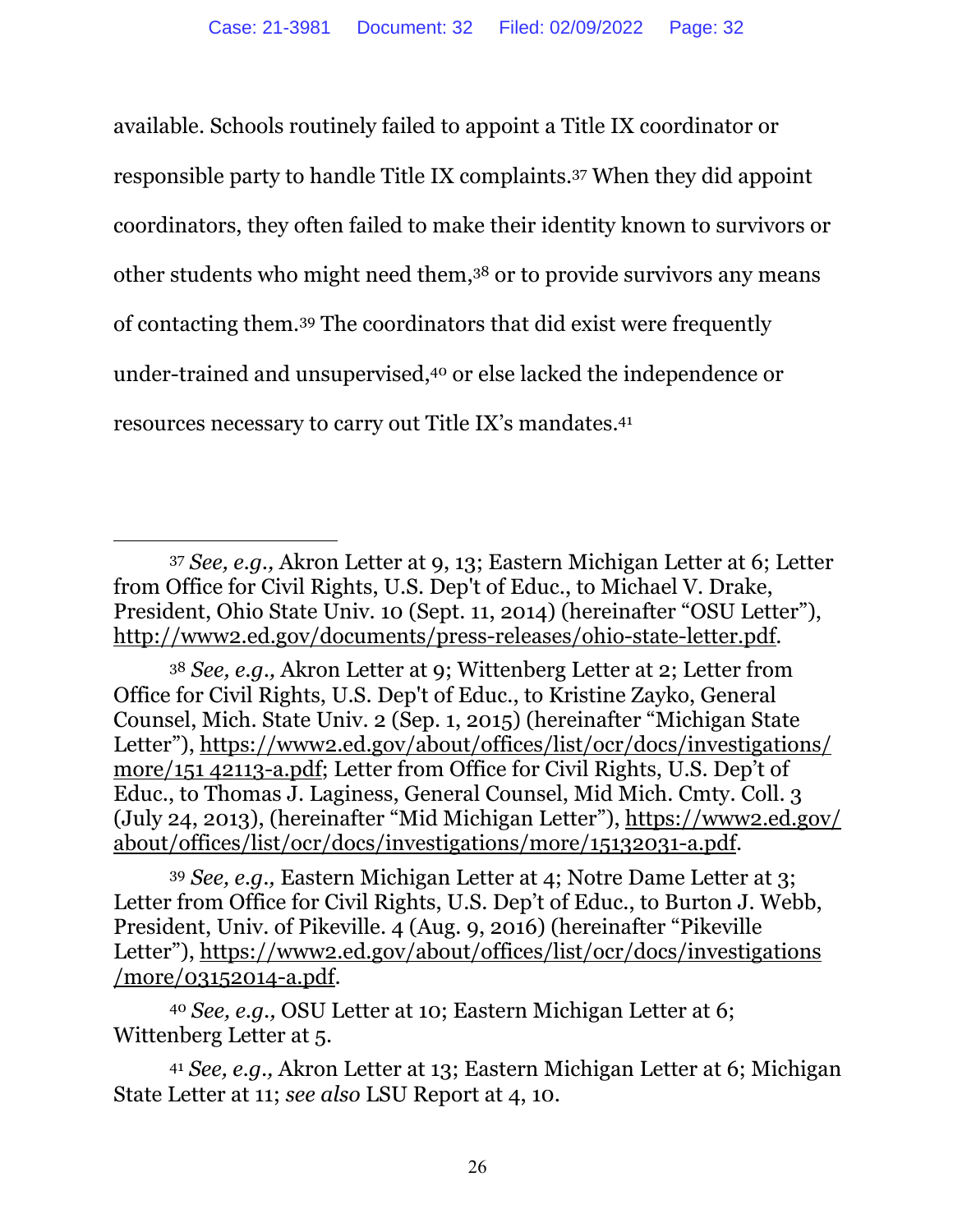Even where survivors understood they may have been discriminated against and knew to whom they should report, they were often dissuaded from reporting by an array of stumbling blocks. Schools failed to implement basic interim measures to protect survivors from additional trauma or retaliation, such as no-contact orders or campus escorts.42 Where they did implement those measures, they didn't tell survivors about them.43 Schools didn't make the reporting process confidential, or, if they did, didn't tell survivors it was.44 They didn't provide survivors with basic support services.45 They forced survivors to attend mediations with their harassers or permitted the harasser to be present for all stages of any hearings.46

When survivors did report, universities often ignored them, <sup>47</sup> or they discouraged them from pursuing the matter further.48 At OSU itself, OCR found that survivors may even have been turned away for not attempting to

<sup>43</sup> *See, e.g.,* Mid Michigan Letter at 3; Northwood Letter at 7; Pikeville Letter at 5.

<sup>44</sup> *See, e.g.,* Michigan State Letter at 17; Notre Dame Letter at 5.

<sup>45</sup> *See, e.g.,* Wittenberg Letter at 18.

<sup>46</sup> *See, e.g.,* Notre Dame at 5; Wittenberg at 3.

<sup>47</sup> *See, e.g.,* Eastern Michigan Letter at 6; Notre Dame Letter at 4; Wittenberg Letter at 22.

<sup>48</sup> *See, e.g.,* Michigan State Letter at 24; *see also* Board of Regents Report at 2.

<sup>42</sup> *See, e.g.,* OSU Letter at 14; Dayton Letter at 4; Wittenberg Letter at 18.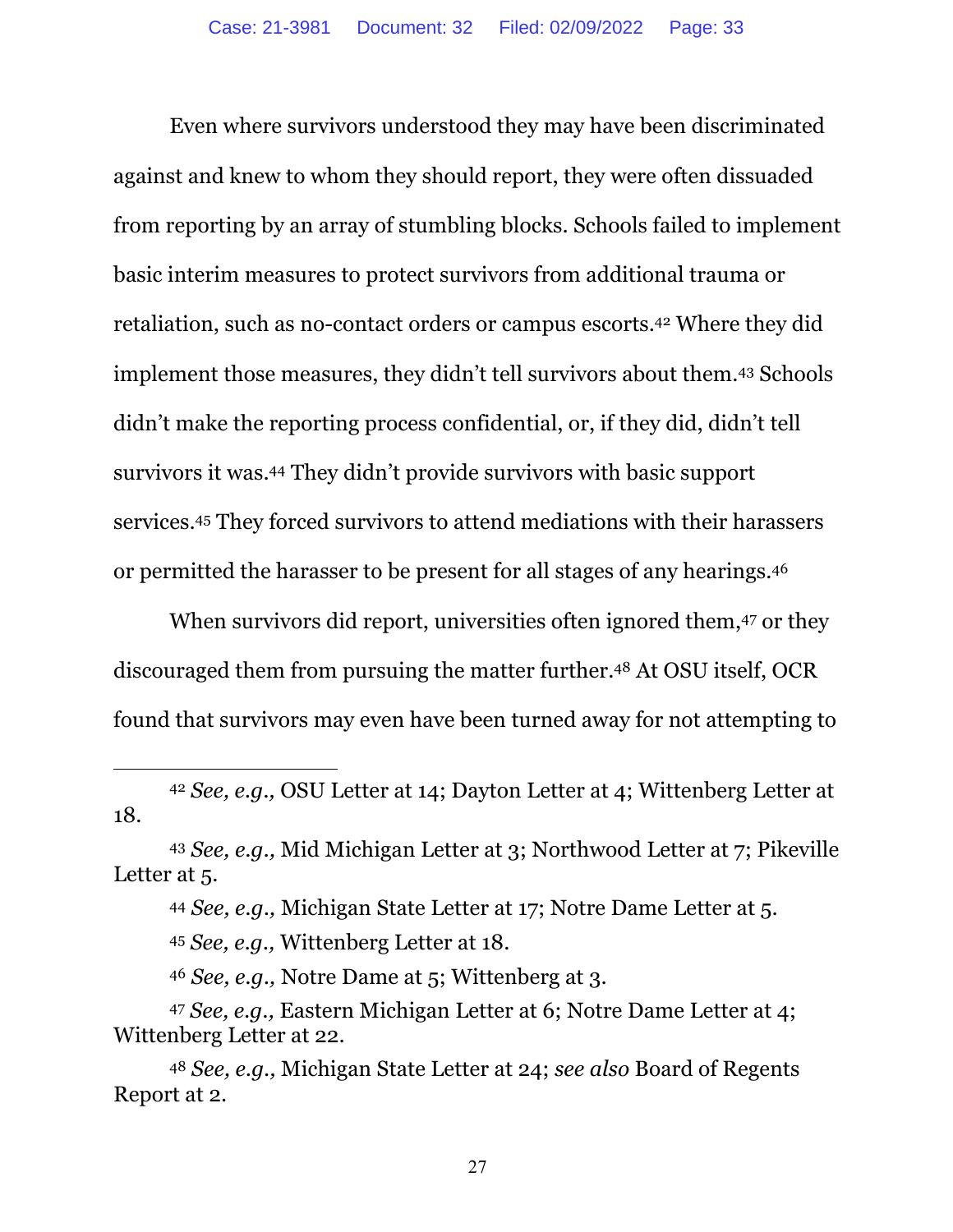resolve the matter with the perpetrator before complaining.49 Schools delayed opening investigations. <sup>50</sup> They stalled the investigations they did open, undercutting Title IX's promise of a "prompt and equitable resolution."51 As investigations dragged on, schools did not tell the complainant what to expect or keep the complainant apprised of the investigation.52

<sup>50</sup> *See, e.g.,* Michigan State Letter at 23; Wittenberg Letter at 18; Letter from Office for Civil Rights, U.S. Dep't of Educ., to Paul W. Coughenour, General Counsel, Macomb Cmty. Coll. 2 (Dec. 24, 2015), https://www2.ed.gov/about/offices/list/ocr/docs/investigations/more/151 42244-a.pdf; *see also* Letter from Civil Rights Div., U.S. Dep't of Justice, and Office for Civil Rights, U.S. Dep't of Educ., to Royce Engstrom, President, Univ. of Mont. 15 (May 9, 2013), http://www.justice.gov/sites/ default/files/opa/legacy/2013/05/09/um-ltr-findings.pdf (finding the school waited almost a year to initiate proceedings against three football players accused of sexual assault).

<sup>51</sup> *See, e.g.,* Eastern Michigan Letter at 4-5; Michigan State Letter at 3; Notre Dame Letter at 5; *see also* Letter from Office for Civil Rights, U.S. Dep't of Educ., to Anthony P. Monaco, President, Tufts Univ. 14 (Apr. 28, 2014), http://www2.ed.gov/documents/press-releases/tufts-universityletter.doc (finding school administrators took eighteen months after a claim was filed to determine that there was insufficient evidence to support the student's allegation of sexual assault).

<sup>52</sup> *See, e.g.,* OSU Letter at 9; Akron Letter at 14; Northwood Letter at 7.

<sup>49</sup> OSU Letter at 25.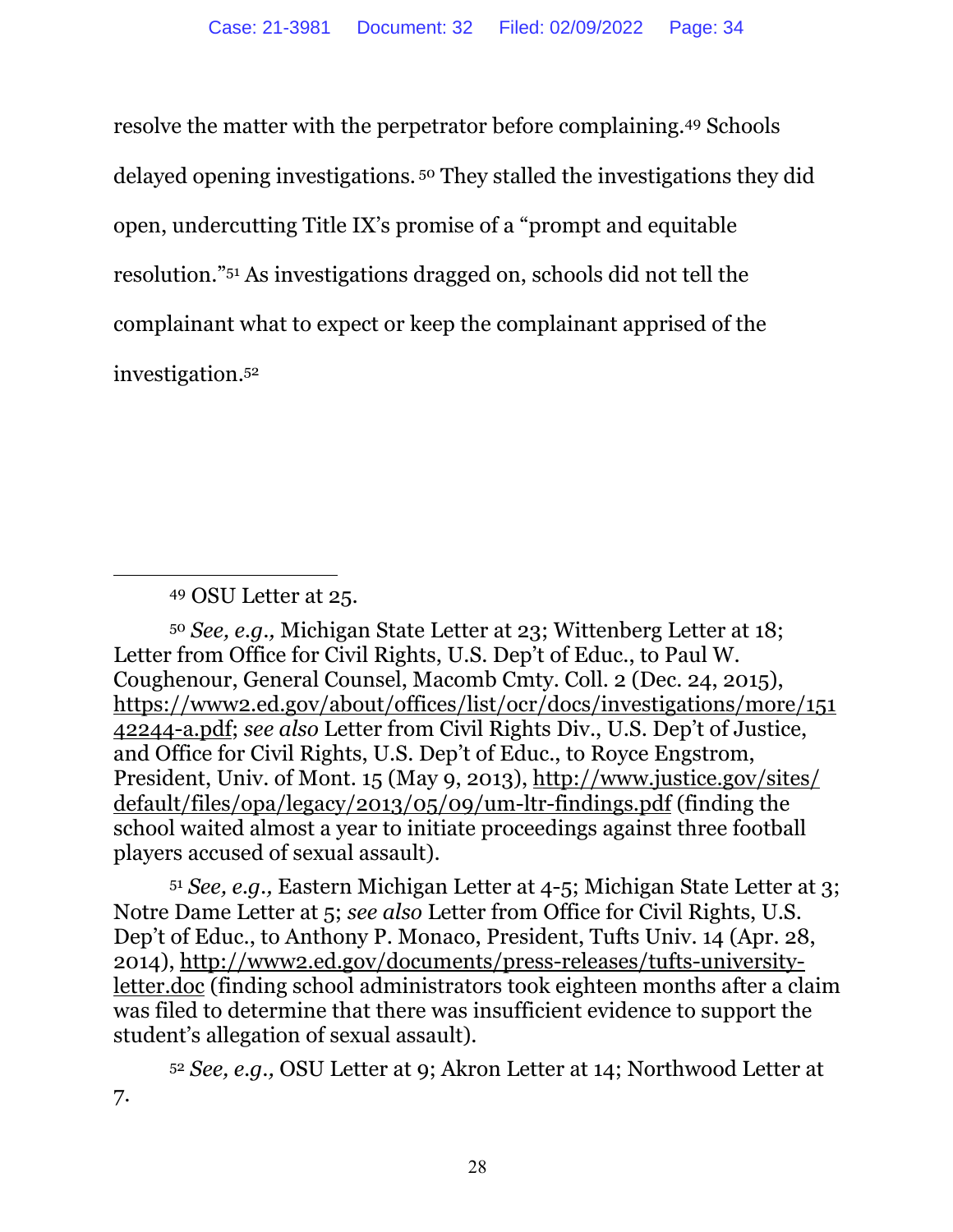The complaints that did receive attention were investigated halfheartedly.53 Complainants were not provided the opportunity to offer evidence.54 Schools did not permit them to view even the slim amount of evidence to which they were entitled.55 Schools failed to document or refer to past investigations into the same perpetrator.56 They sanitized records and failed to document crucial steps in their investigations, making it impossible for OCR to determine just how bad their investigations really were.57 They failed to coordinate their investigations with law enforcement.58 They abandoned their investigations if law enforcement became involved, or if a criminal or civil proceeding was instituted. <sup>59</sup> They abandoned their investigations where the complainant declined to pursue

<sup>53</sup> *See, e.g.,* Eastern Michigan Letter at 6; Michigan State Letter at 23; Wittenberg Letter at 12-21.

<sup>54</sup> *See, e.g.,* OSU Letter at 7; Northwood Letter at 7.

<sup>55</sup> *See, e.g.,* Akron Letter at 15; *see also supra*, Section II.B.1.

<sup>56</sup> *See, e.g.,* Michigan State Letter at 3.

<sup>57</sup> *See, e.g.,* OSU Letter at 19; Michigan State Letter at 3, 6; Wittenberg Letter at 22.

<sup>58</sup> *See, e.g.,* Michigan State Letter at 16-17; Notre Dame Letter at 4. <sup>59</sup> *See, e.g.,* Akron Letter at 3; Notre Dame Letter at 4.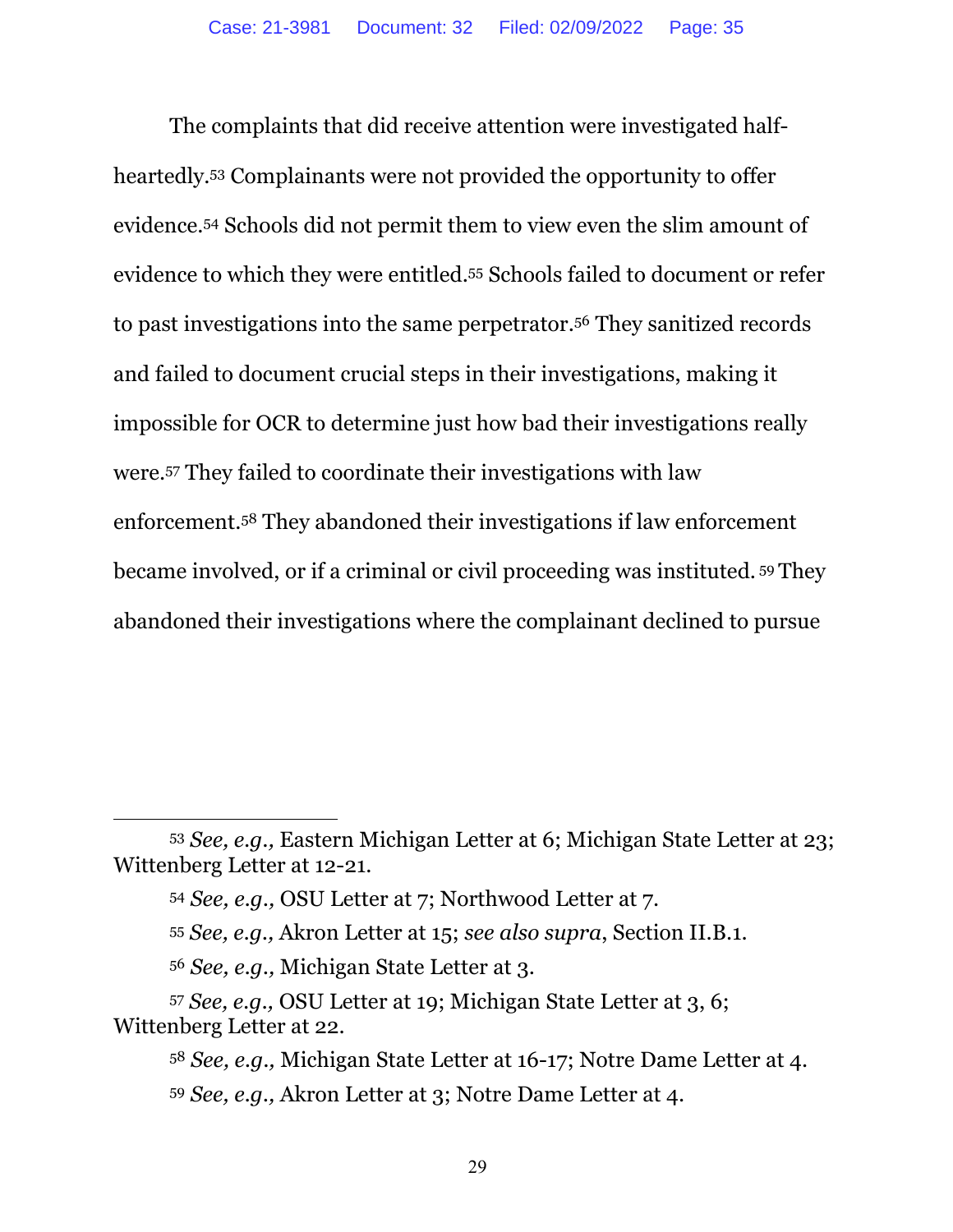charges even when the accused could be identified.60 They abandoned their investigations for no reason at all.<sup>61</sup>

When schools did complete their investigations, they concluded them without making findings about whether rights violations actually occurred.62 They closed investigations without telling complainants or providing any opportunity for appeal.63 They terminated disciplinary cases without documenting the results anywhere, ensuring their findings could not be referenced in future investigations.64 They failed to conclude that they themselves were at fault when the evidence was clearly sufficient to show they were.<sup>65</sup> They failed to discipline perpetrators.<sup>66</sup> They failed to take or document basic remedial measures to ensure sexual abuse would not continue.67 They failed to enforce the remedial measures they did take.68

- <sup>67</sup> *See, e.g.,* OSU Letter at 19; Wittenberg Letter at 22.
- <sup>68</sup> *See, e.g.,* Wittenberg Letter at 21-22.

<sup>60</sup> *See, e.g.,* OSU Letter at 19.

<sup>61</sup> *See, e.g.,* Eastern Michigan Letter at 6; Wittenberg Letter at 18-19.

<sup>62</sup> *See, e.g.,* Notre Dame Letter at 5; Wittenberg Letter at 21.

<sup>63</sup> *See, e.g.,* Akron Letter at 14; Notre Dame Letter at 5; Wittenberg Letter at 22.

<sup>64</sup> *See, e.g.,* Eastern Michigan Letter at 4-7, 14.

<sup>65</sup> *See, e.g.,* Michigan State Letter at 3.

<sup>66</sup> *See, e.g.,* Michigan State Letter at 10.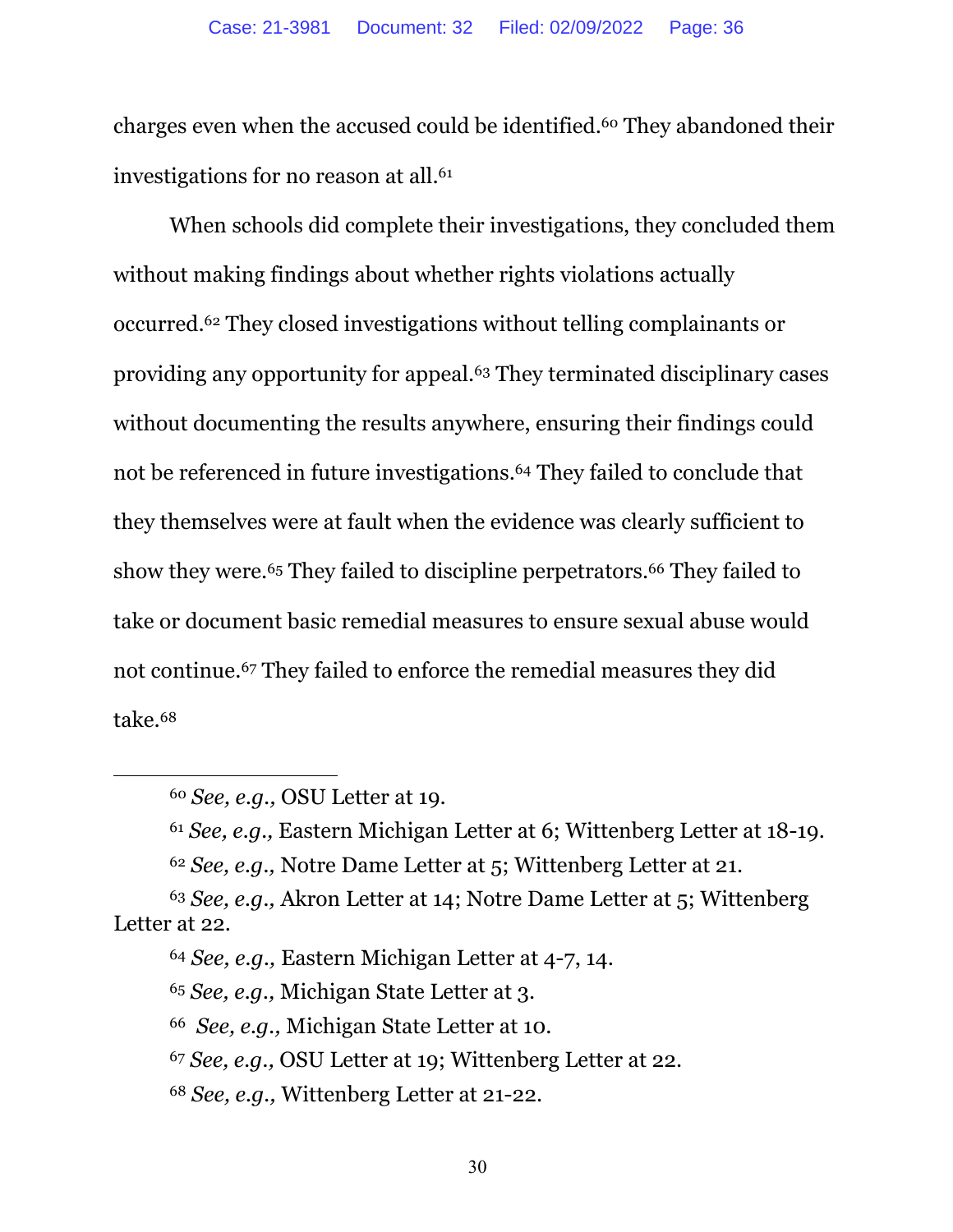None of this history provides survivors—or courts—with the assurance that schools can be trusted to respond determinedly to their Title IX obligations without the check of civil remedies. By closing the courthouse doors on student-survivors, the district court's accrual rule strips courts of this vital oversight function, rewarding schools that most effectively hide information about their dysfunctional Title IX practices from survivors with permanent civil amnesty.

If this Court affirms, the practical consequences of the district court's decision will be devastating. The survivors who sued OSU in the district court represent a fraction of the students Dr. Strauss molested during his decades-long tenure at OSU. And they represent only a fraction of a fraction of the survivors who will find the courthouse doors locked if this Court accepts the arguments advanced by OSU and endorsed below.

Studies suggest that thirteen percent of the twenty million students who cycle through this nation's colleges will experience rape or sexual assault through physical force, violence, or incapacitation.69 The vast majority of these survivors will never have any hope of satisfying a stringent inquiry notice requirement. Even those survivors who recognize they have been sexually abused will not be able to investigate their own schools' past

<sup>69</sup> RAINN Campus Sexual Violence Statistics.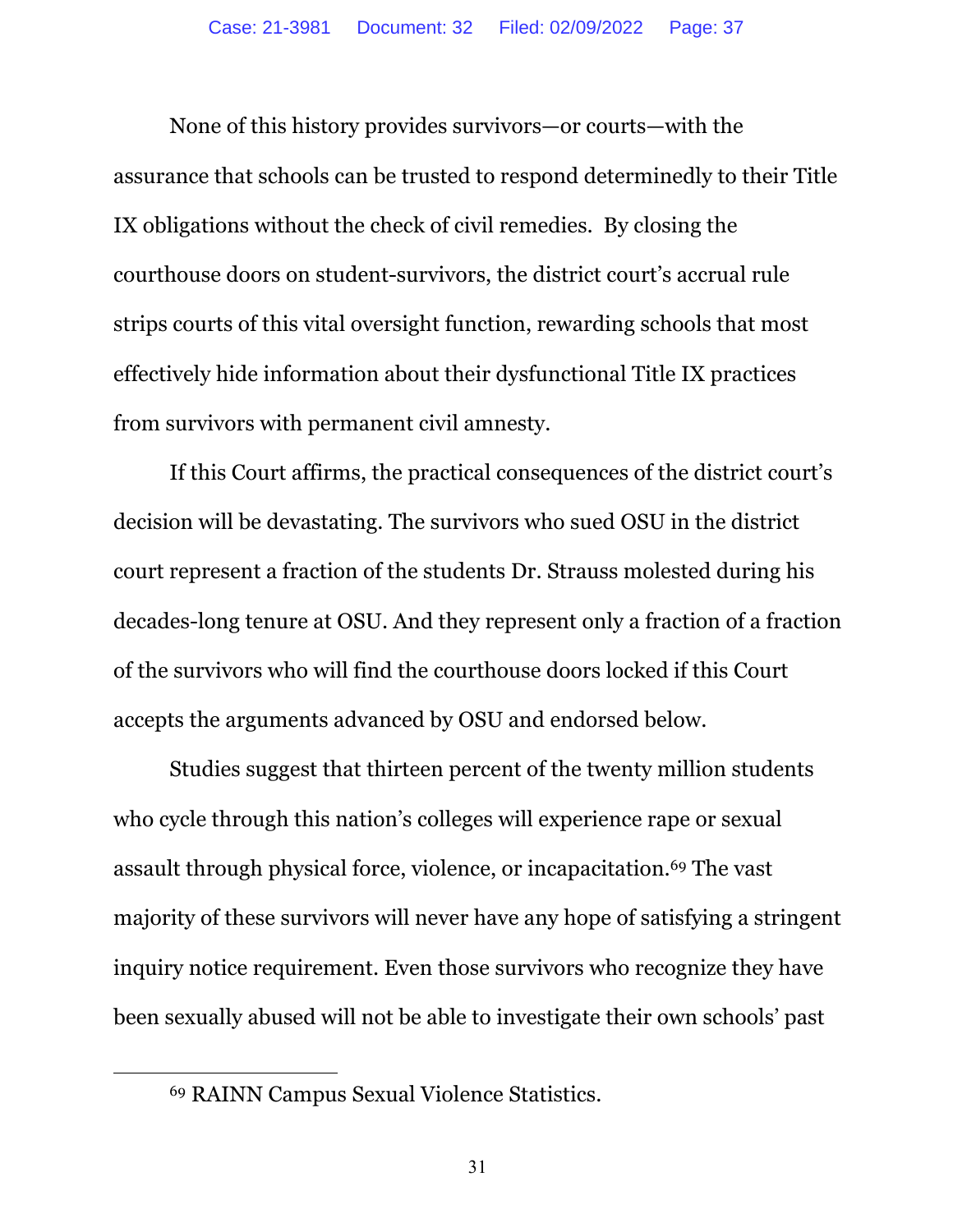conduct and policies with no compulsory process at hand, while trying to heal and move on from the trauma of sexual violence—let alone develop and file a Title IX lawsuit within two years. The district court's decision therefore slams the courthouse doors on thousands of survivors.

This Court should not countenance such a flagrant subversion of Title IX's remedial purpose.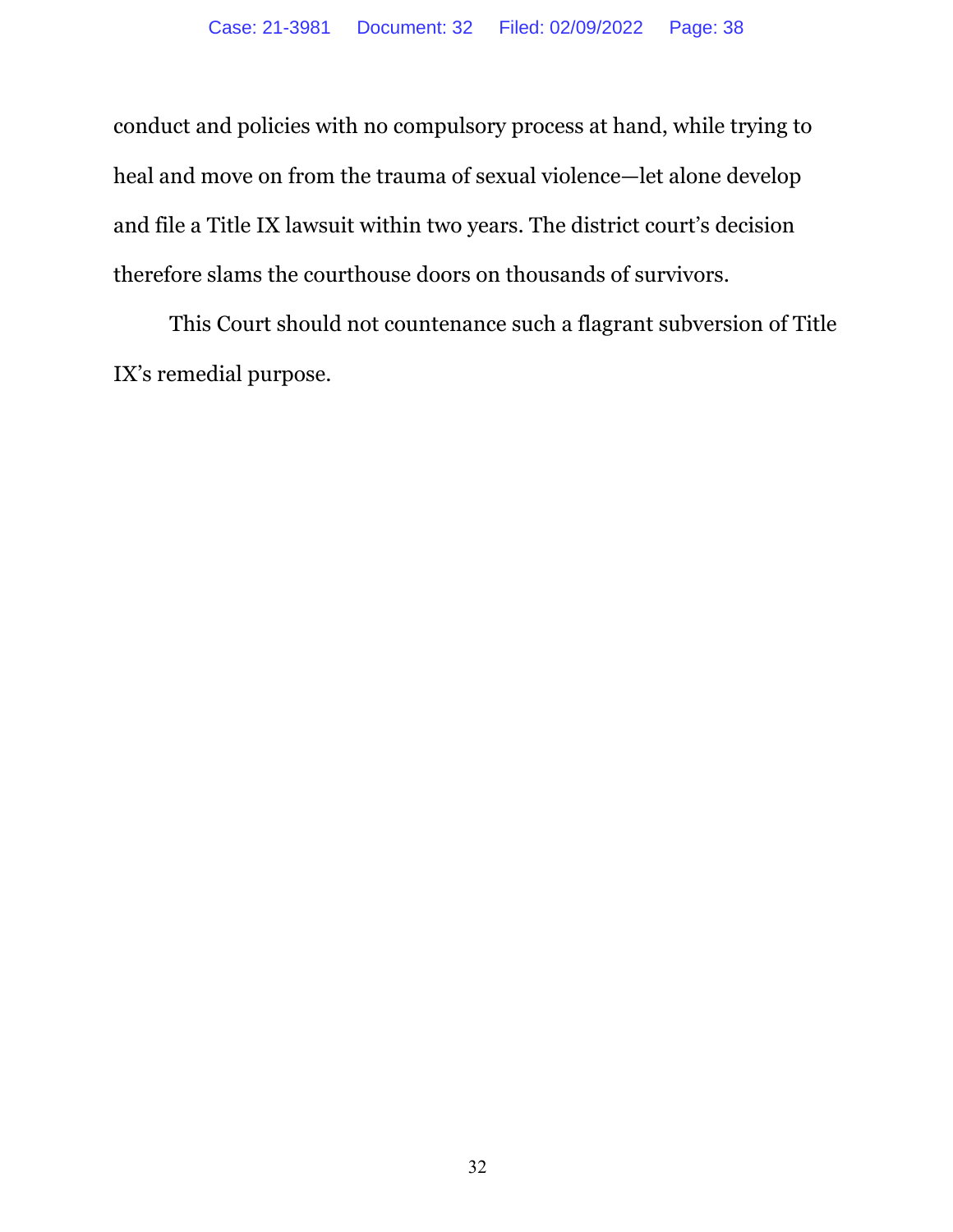# **CONCLUSION**

For the foregoing reasons, *amici* respectfully submit that the decision

below should be reversed.

Dated: February 9, 2022 New York, New York

> KAUFMAN LIEB LEBOWITZ & FRICK LLP /s/ David A. Lebowitz David A. Lebowitz Adam Strychaluk

10 E. 40th Street, Suite 3307 New York, New York 10016 (212) 660-2332 dlebowitz@kllf-law.com astrychaluk@kllf-law.com

*Attorneys for Amici Curiae*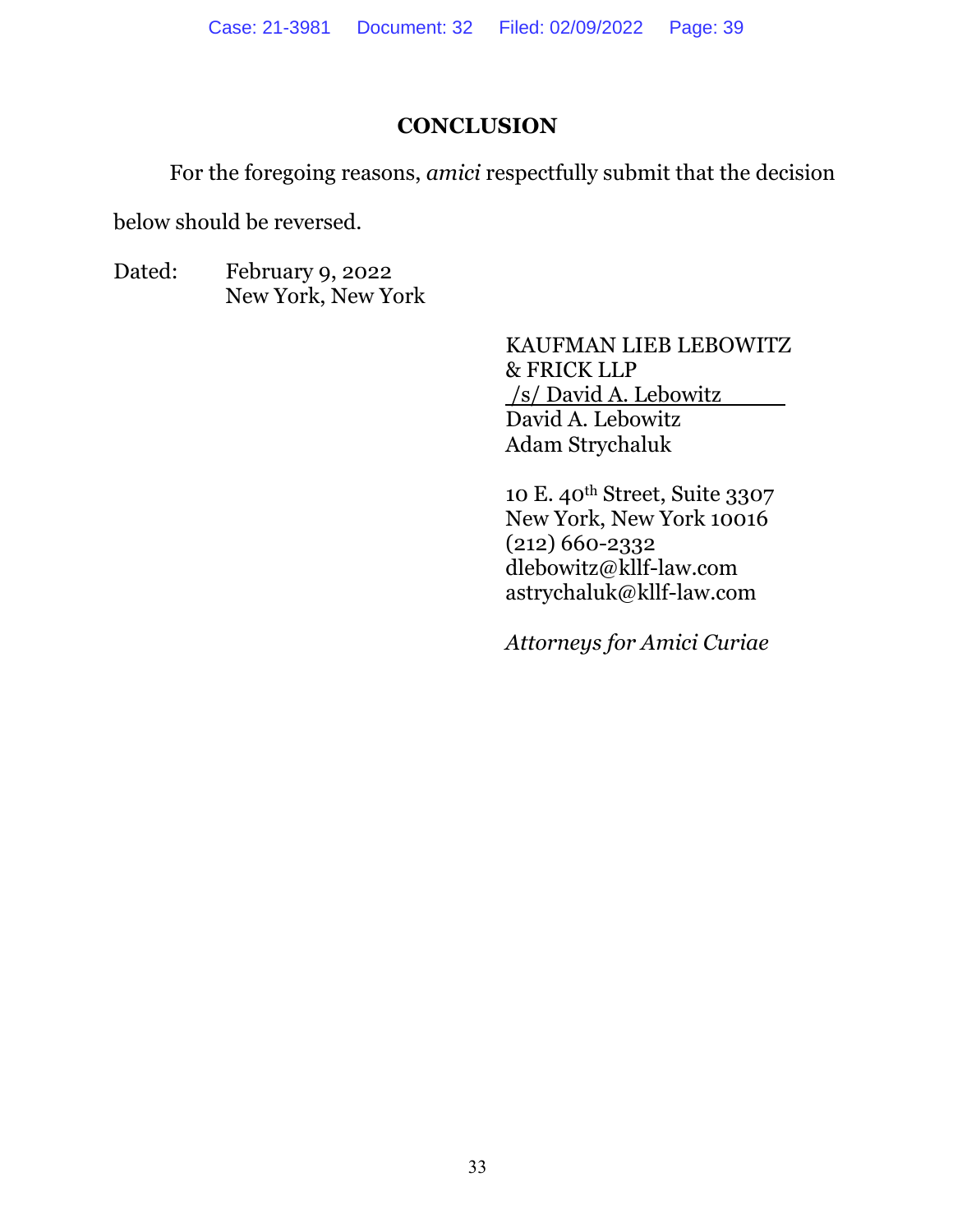#### **CERTIFICATE OF COMPLIANCE WITH TYPE-VOLUME LIMIT, TYPEFACE REQUIREMENTS, AND TYPE-STYLE REQUIREMENTS**

This document complies with the word limit of FRAP  $32(a)(7)$ 

because, excluding the parts of the document exempted by FRAP 32(f) and

the Local Rules, this document contains 6494 words.

/s/ David A. Lebowitz David A. Lebowitz

*Counsel for Amici Curiae*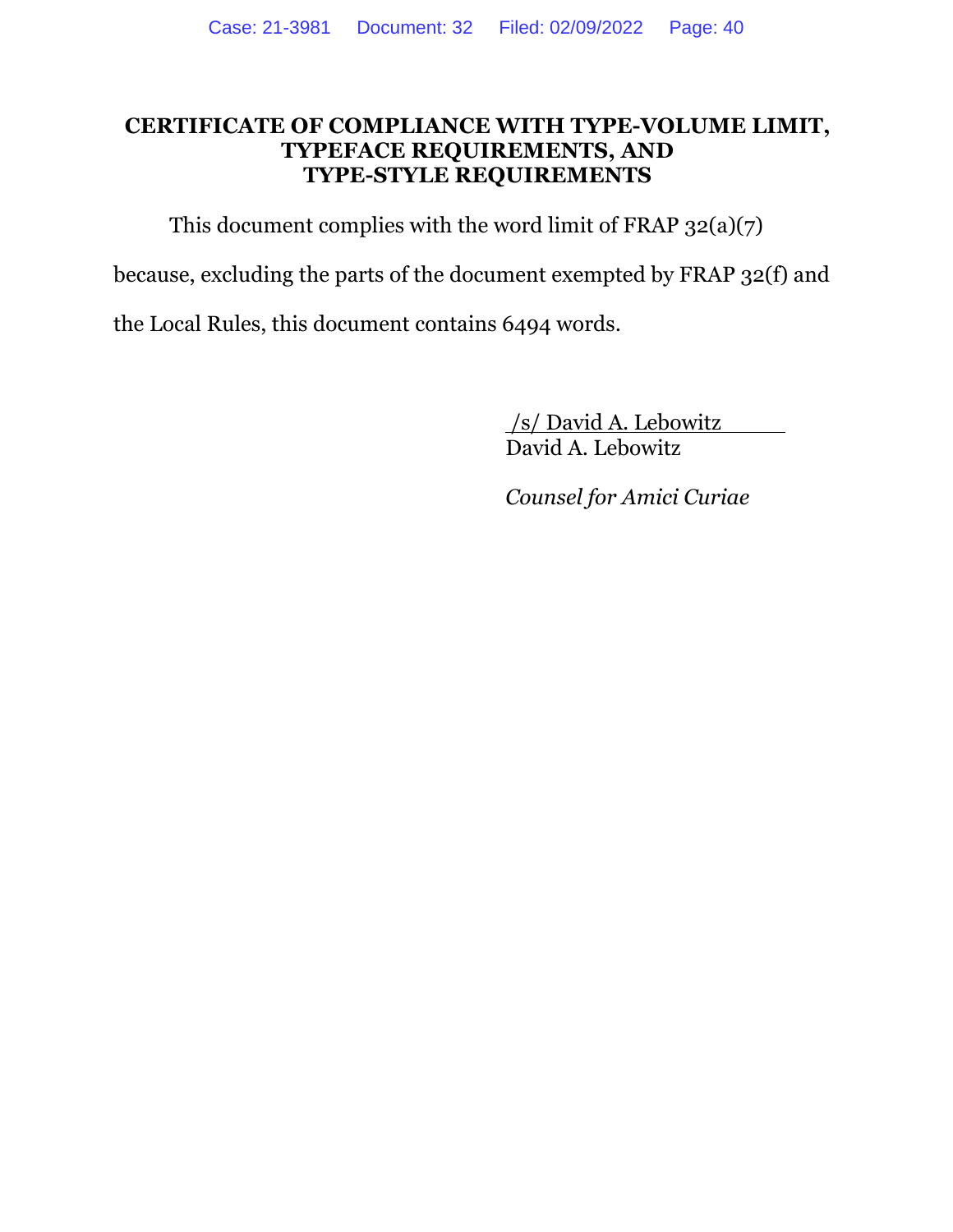#### **APPENDIX A: STATEMENTS OF INTEREST OF AMICUS CURIAE**

#### **The Rape, Abuse & Incest National Network (RAINN)**

RAINN is the nation's largest anti-sexual violence organization, whose purpose is to provide services to victims of sexual violence and advocate for improvements to the criminal justice system's response to sexual violence. RAINN founded and operates the National Sexual Assault Hotline, and in its more than 25 years of operation has helped more than three-and-a-half million survivors of sexual assault and their loved ones. RAINN is a leader in public education on sexual violence, provides consulting services to various industries on best practices for prevention and response to sexual assault/harassment, and advocates on the state and federal levels to improve legislation on sexual violence.

#### **The National Crime Victim Law Institute (NCVLI)**

NCVLI is a nonprofit educational and advocacy organization located at Lewis and Clark Law School in Portland, Oregon. NCVLI's mission is to actively promote victims' rights and victims' voices in justice systems through crime victim-centered legal advocacy, education and resource sharing. NCVLI accomplishes its mission through training and education; providing legal technical assistance on cases nationwide; researching and analyzing developments in crime victim law; promoting the National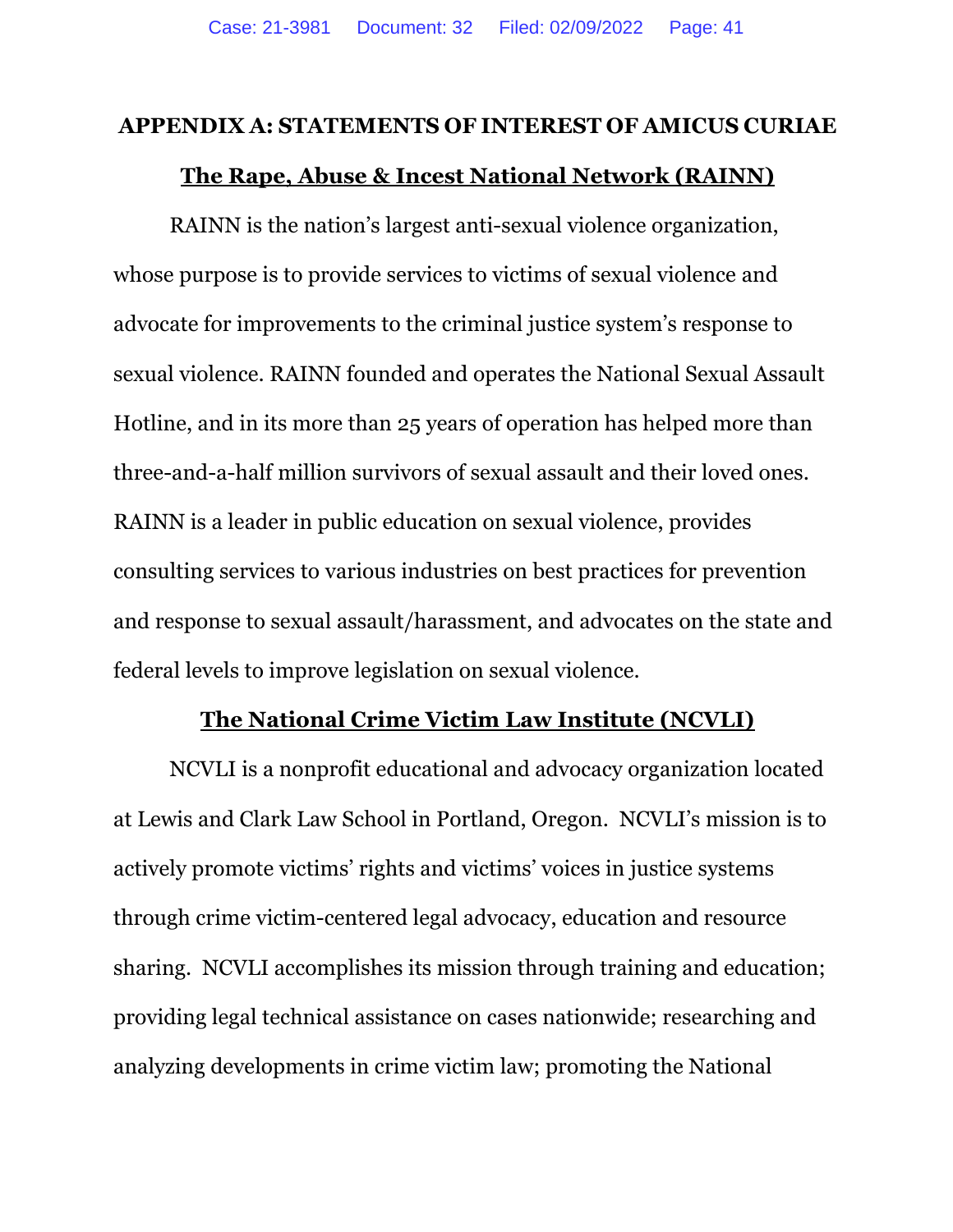Alliance of Victims' Rights Attorneys & Advocates; and participating as amicus curiae in select state, federal and military cases that present victims' rights issues of broad importance.

#### **CHILD USA**

CHILD USA is the leading national non-profit think tank working to end child abuse and neglect in the United States. CHILD USA engages in high-level legal and social science research and analysis to derive the best public policies to end child abuse and neglect in America and enhance access to justice for victims, including adults who were victimized as children and young adults. It leads the United States in studying and analyzing statutes of limitations ("SOLs")—including CHILD USA's Sean P. McIlmail Statutes of Limitations Research Institute. CHILD USA advocates for applicable SOLs to reflect the science of traumatology and delayed disclosure of sexual abuse.

CHILD USA produces evidence-based solutions and information needed by policymakers, organizations, courts, media, and society as a whole to increase child protection and the common good. CHILD USA's interests in this case are directly correlated with its mission to increase child protection and public safety and to eliminate barriers to justice for sexual abuse and sexual assault victims.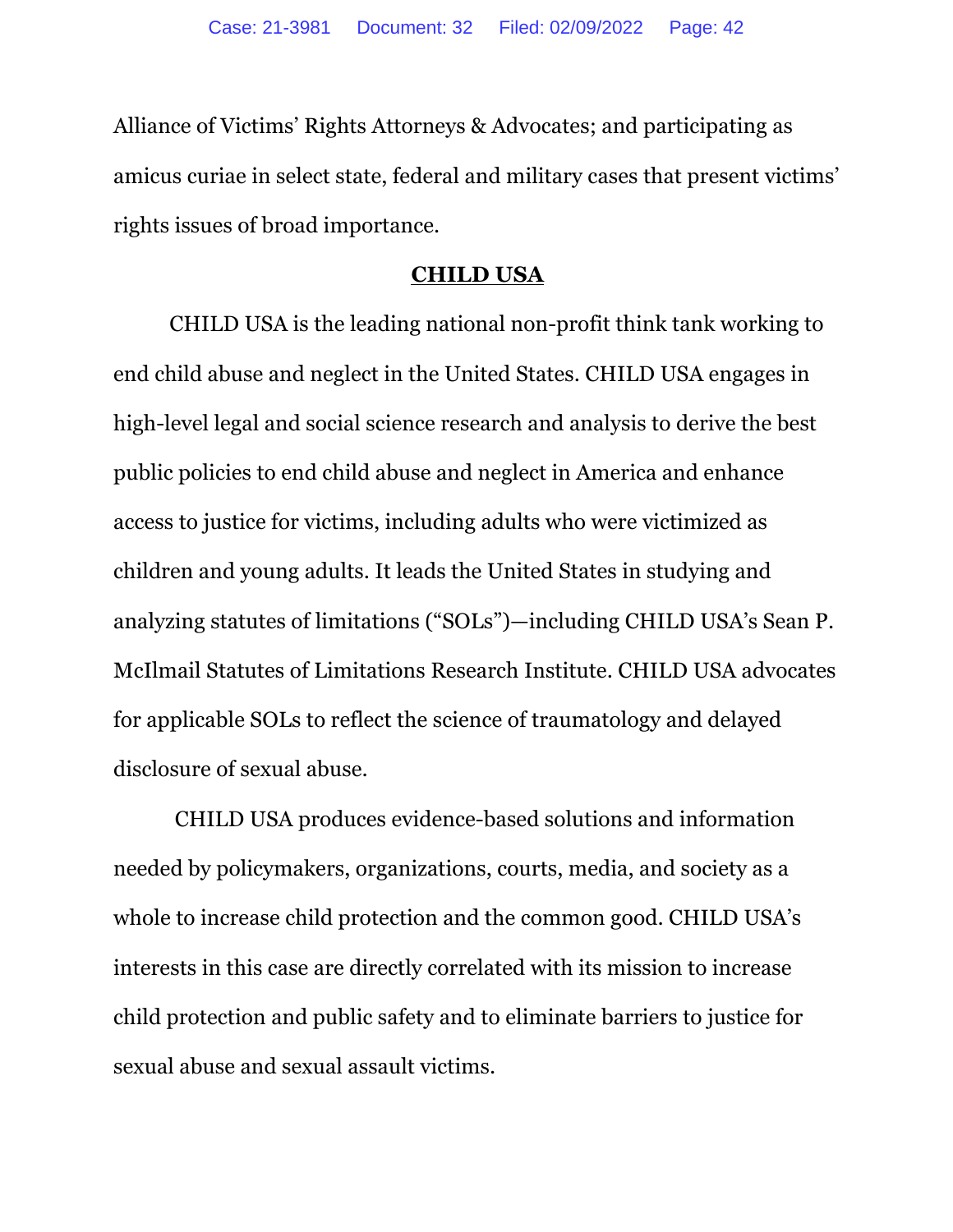# **Ohio Alliance to End Sexual Violence (OAESV)**

OAESV is a statewide coalition in Ohio that advocates for comprehensive responses to and rape crisis services for survivors and empowers communities to prevent sexual violence. OAESV aims to improve services and responses to survivors, increase public awareness about sexual violence, and inform and shape public policy with the ultimate goal of ending sexual violence.